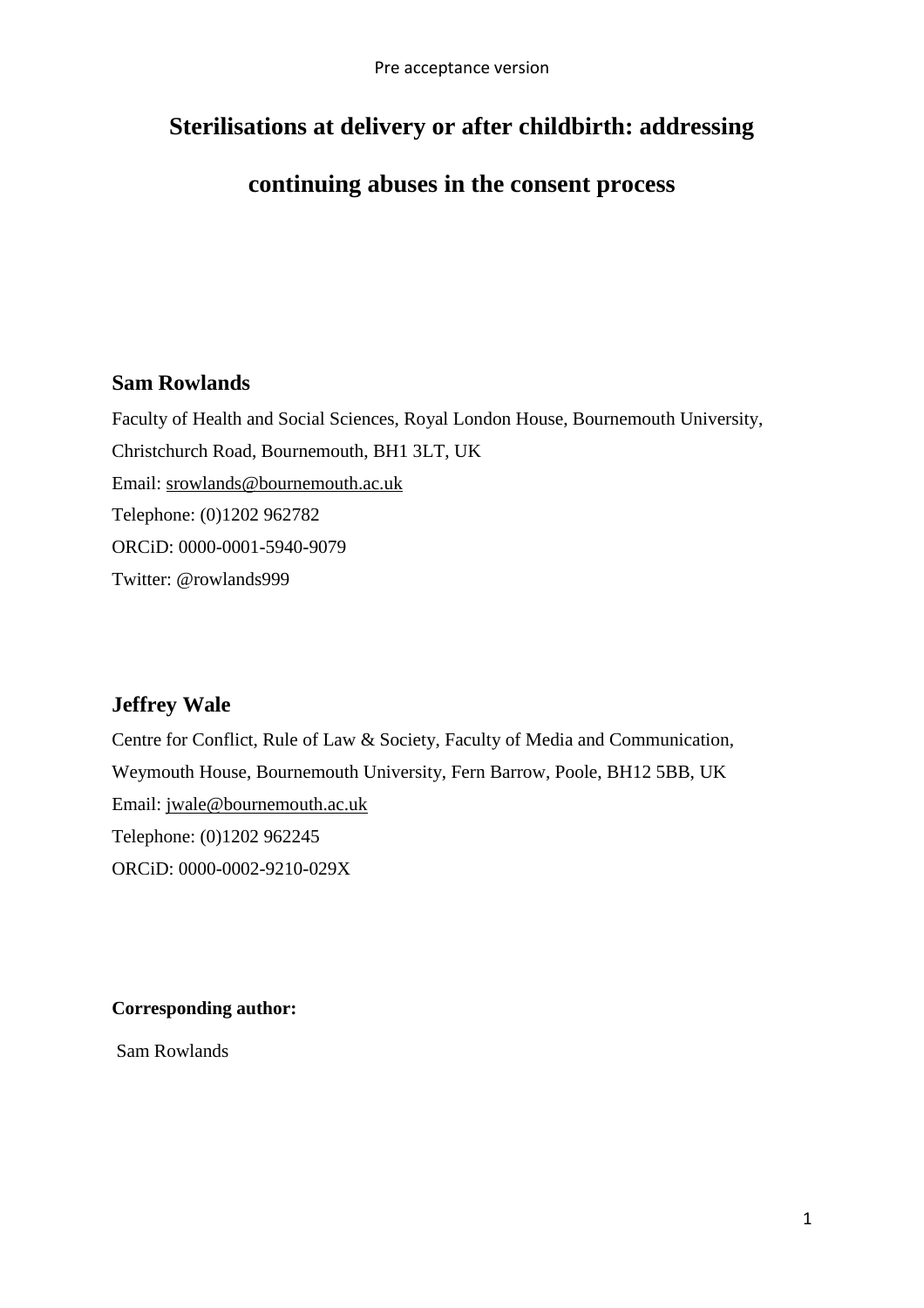## **Word count**

Abstract: 175 words

Main text: 6940 words

References: 1098 words

## **Keywords**

Consent, delivery, ethics, human rights, sterilisation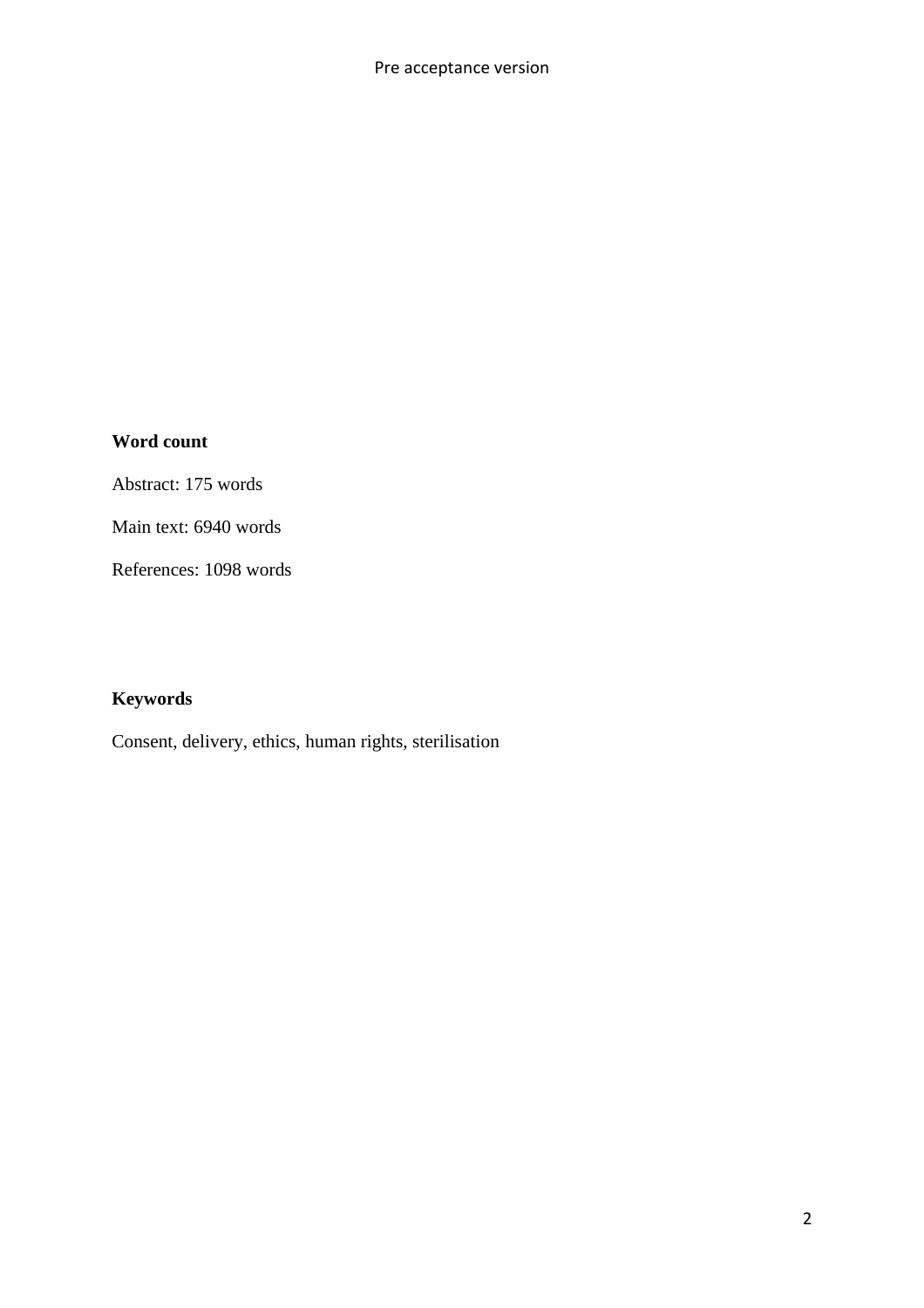## **Abstract**

Non-consensual sterilisation is not only a historic abuse. Cases of unethical treatment of women around the time of a pregnancy continue in the Twenty-First Century in five continents. Sterilisation is being carried out by some healthcare professionals at the time of delivery, or soon afterwards, without valid consent. A range of contemporary examples of such practices is given. Respecting women's autonomy should be the touchstone of the consent process. Avoidance of force, duress, deception and manipulation should go without saying. Ethnic minority communities and women living with HIV, in particular, are being targeted for this kind of abuse. Attempts have been made in various countries and by international professional organisations to introduce clinical guidelines to steer health professionals away from this malpractice. Survivors have sought justice in domestic and international courts. This paper critically assesses the evidence on the practical, ethical and legal issues around the handling of consent for these procedures. Suggestions are made about possible regulatory responses that address abuse, whilst maintaining access for those individuals who freely elect to undergo these procedures.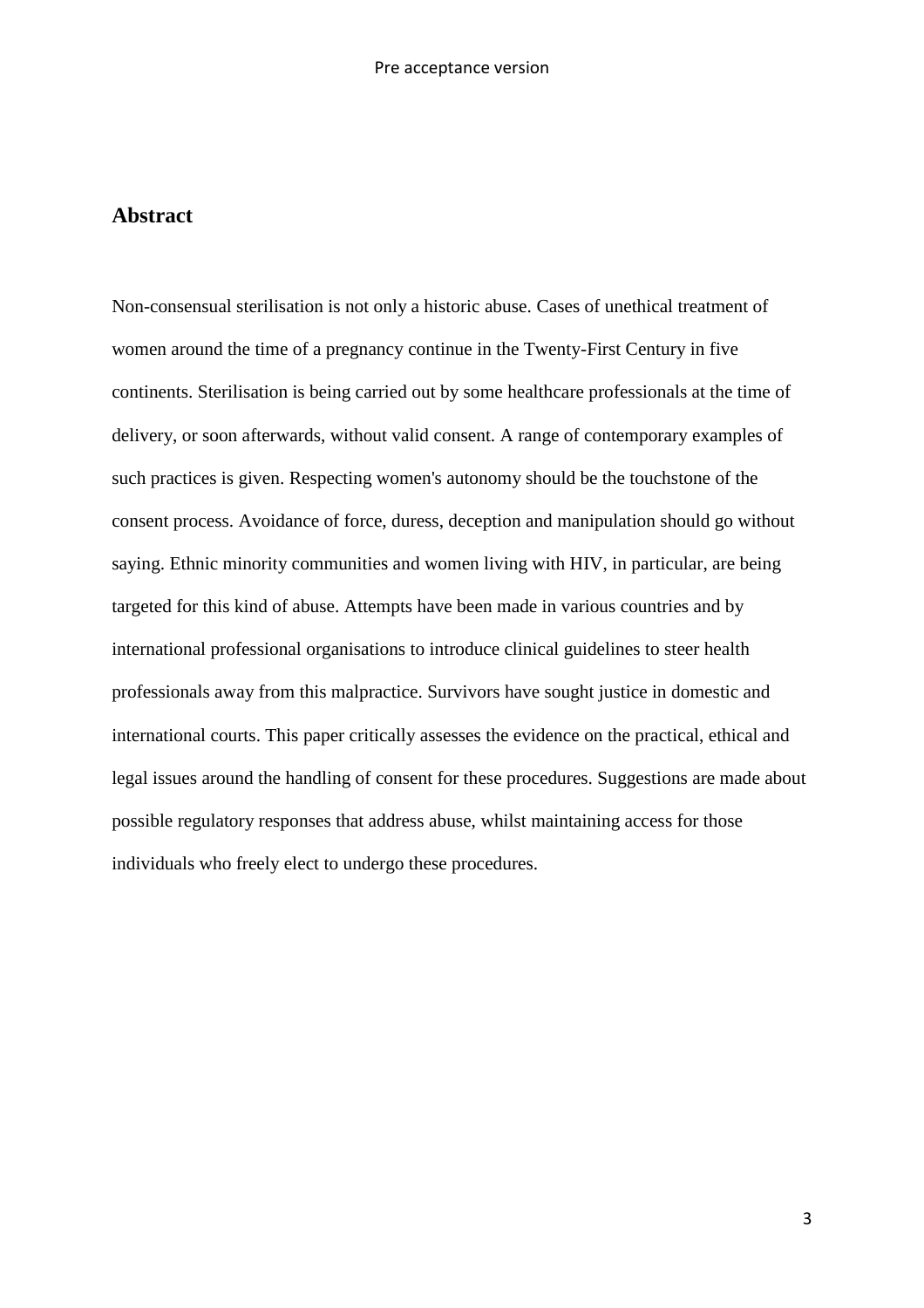## **Introduction**

Historical sterilisation abuses were concentrated in the first four decades of the Twentieth Century, particularly in jurisdictions with eugenic laws (Amy and Rowlands, 2018a, 2018b). However, abuses on a smaller scale have been identified from 38 countries in the Twenty-First Century (S. Rowlands and J.-J. Amy, 2018). Respecting women's autonomy should be the touchstone of the consent process but there remains ongoing evidence in some countries (low-resource through to high-resource) of obstetrician-gynaecologists performing female sterilisations in circumstances in which the woman's consent is dubious or invalid (S. Rowlands and J.-J. Amy, 2018). There is also evidence that ethnic minority communities, women living with HIV and other marginalised groups are being targeted for this kind of abuse (Solinger and Nakachi, 2016). Intersectional attributes or identities – both physical and social - may contribute to and feature in these abuses of power and complicate any subsequent analysis and regulatory response (Cooper, 2016; Curran, 2016; Sifris, 2016).

This paper examines contemporary evidence about sterilisations carried out on women who are being delivered of a baby or immediately thereafter. Our primary focus is on nontherapeutic surgical intervention, or at least those cases where there is no therapeutic basis for intervention in the case of a particular woman (i.e. no medical condition such as fibroids or heavy menstrual bleeding is being explicitly treated by the procedure). All references will therefore be to cases where the sterilisation is undertaken solely to control fertility.

This paper is in five parts. The first part presents Twenty-First Century examples of nonconsensual sterilisation. In part two, we look at legal and ethical aspects of the issue. In part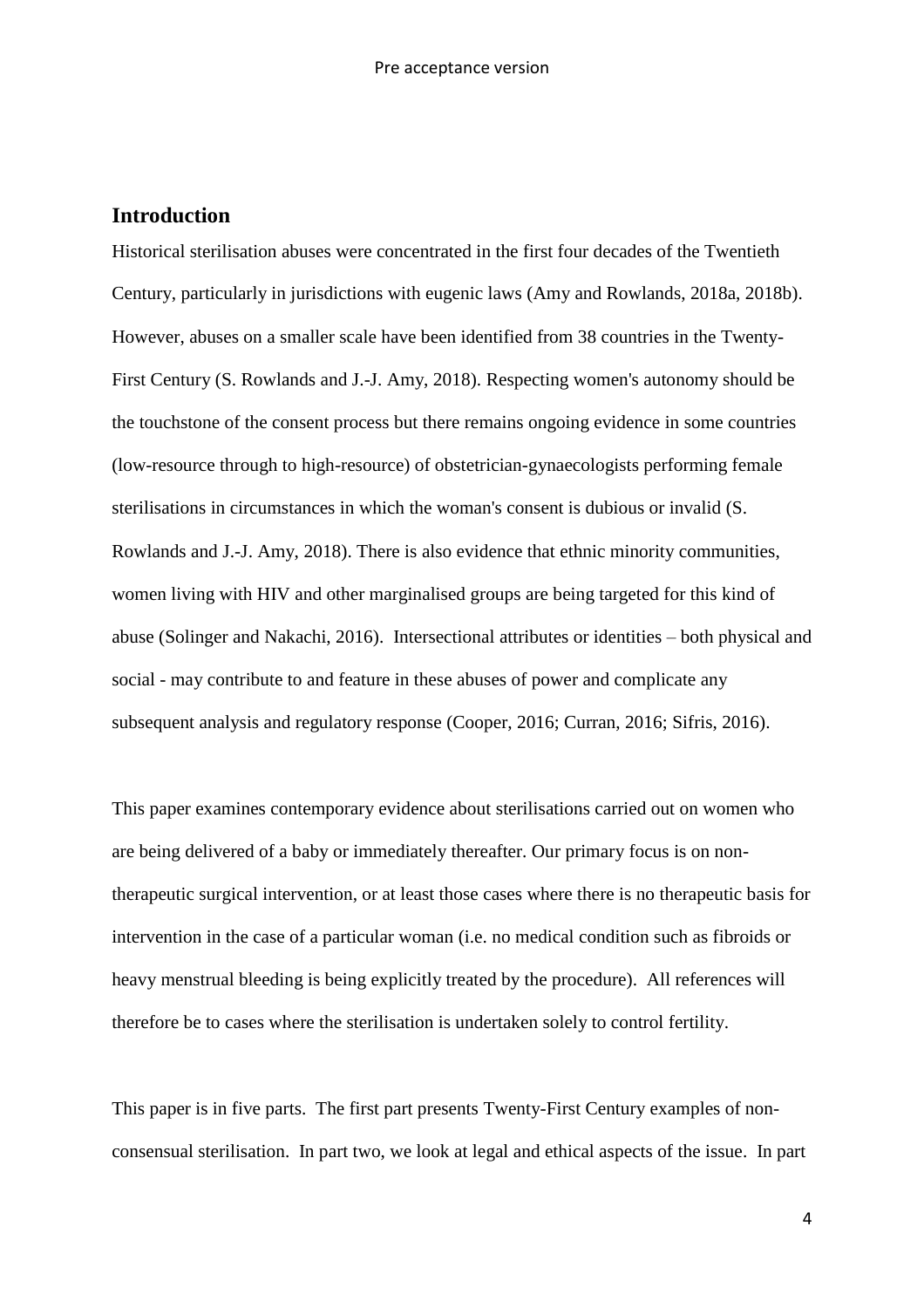three, we examine the positive action that has been taken to date, including the drafting of clinical guidelines. In part four, we suggest possible regulatory responses and in part five we draw together our conclusions.

## **Contemporary examples**

In this part, we have conducted a literature search for non-consensual peripartum female sterilisation between the years 2000 and 2017. We identified reports of sterilisation abuses around the time of childbirth from five continents. Most of these are not isolated cases, but small clusters or larger collections of similar cases. There are doubtless many more examples that have gone unreported. We mention here only those examples that have been welldocumented or have been the subject of legal proceedings. These cases demonstrate that the women being targeted for sterilisation around the time of delivery frequently belong to marginalised population groups (Patel, 2017) or are subject to repressive state control. Whilst any suggestion that pregnant women are vulnerable as a class is contentious and disputed (Beauchamp and Childress, 2013), the circumstances around and immediately after childbirth (for example, ongoing pain) may make some women and groups of women acutely vulnerable at this time (FIGO, 2015). This picture may be further complicated by intersectional concerns where the women involved belong to more than one marginalised group within a community.

For the avoidance of any doubt, we are not seeking to undermine or diminish women as autonomous agents at the time of or around childbirth. However, we do argue that the process of seeking consent requires particular care where the consequences are irreversible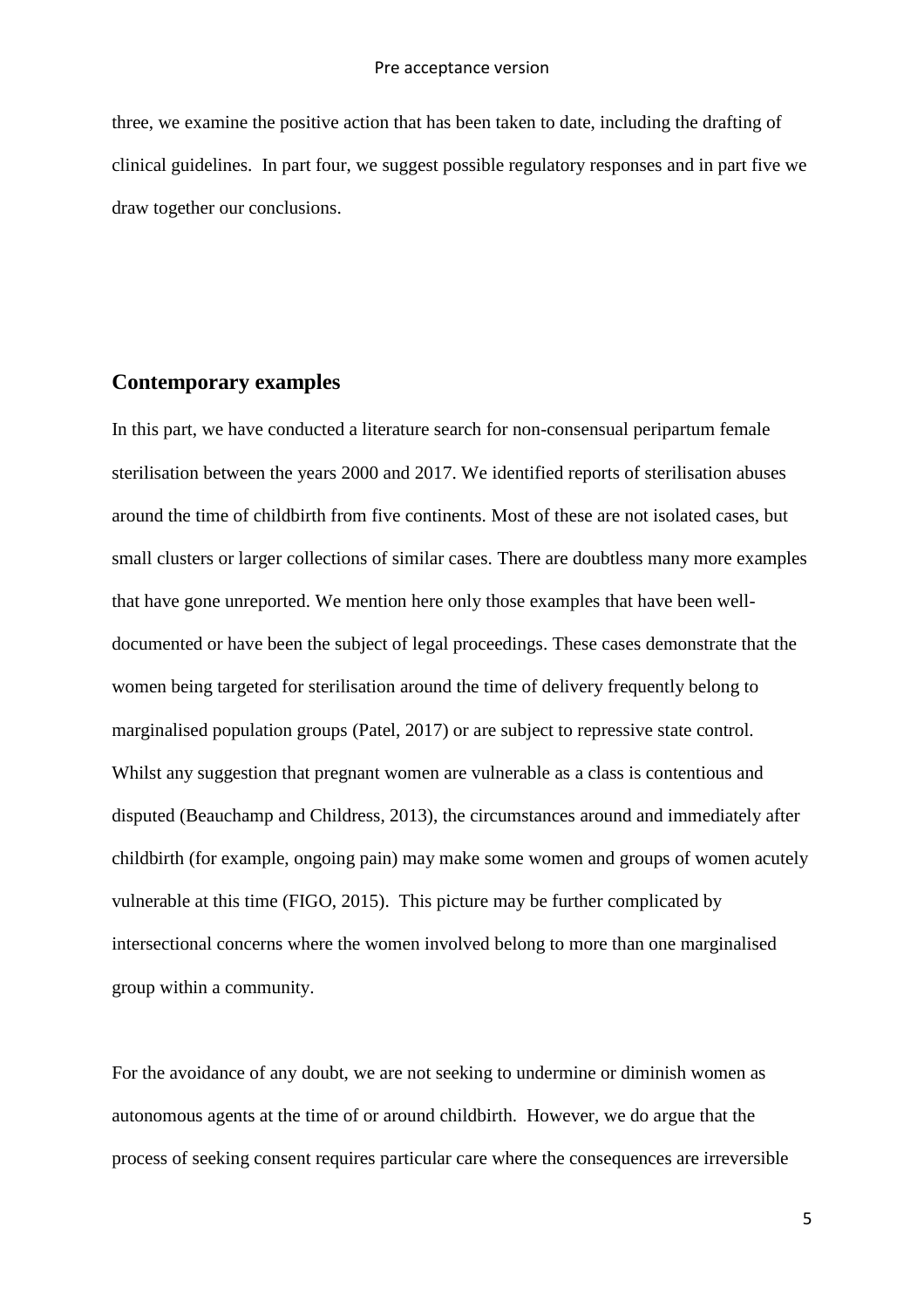and permanent for the women involved. There may very well be circumstances during or after the birth process that undermine the essential requirements of valid consent, including the ability to carefully weigh competing alternatives and the advantages/ disadvantages of specific courses of action. Of course, these concerns might apply equally to other types of surgical decision-making entailing irreversible, permanent and life changing outcomes. The life changing nature and experiential dimension of the decision-making may prove critical in any case (Dunn, Fulford, Herring, & Handa, 2018). Healthcare professionals should always be alert to the fact that sterilisation involves an acutely sensitive and personal decision to give up the ability to reproduce.

The actions of health and social care staff in the following cases include violations of the right to health, the right to bodily integrity, the right to be free from violence, the right to be free from torture and inhuman and degrading treatment, the right to decide on the number and spacing of children and the right to be free from discrimination (see Convention on the Elimination of All Forms of Discrimination against Women 1979, Article 16).

#### *Europe*

Roma women were found to have been disproportionately subjected to non-consensual sterilisation at the time of childbirth since the turn of the century in three central European countries: the Czech Republic, Hungary and Slovakia (Zampas and Lamačková, 2011). In this paper we will take the Czech Republic as our example. In this country there have been examples of absent, forged and forced consents for sterilisation in the peripartum period (ERRC, 2016).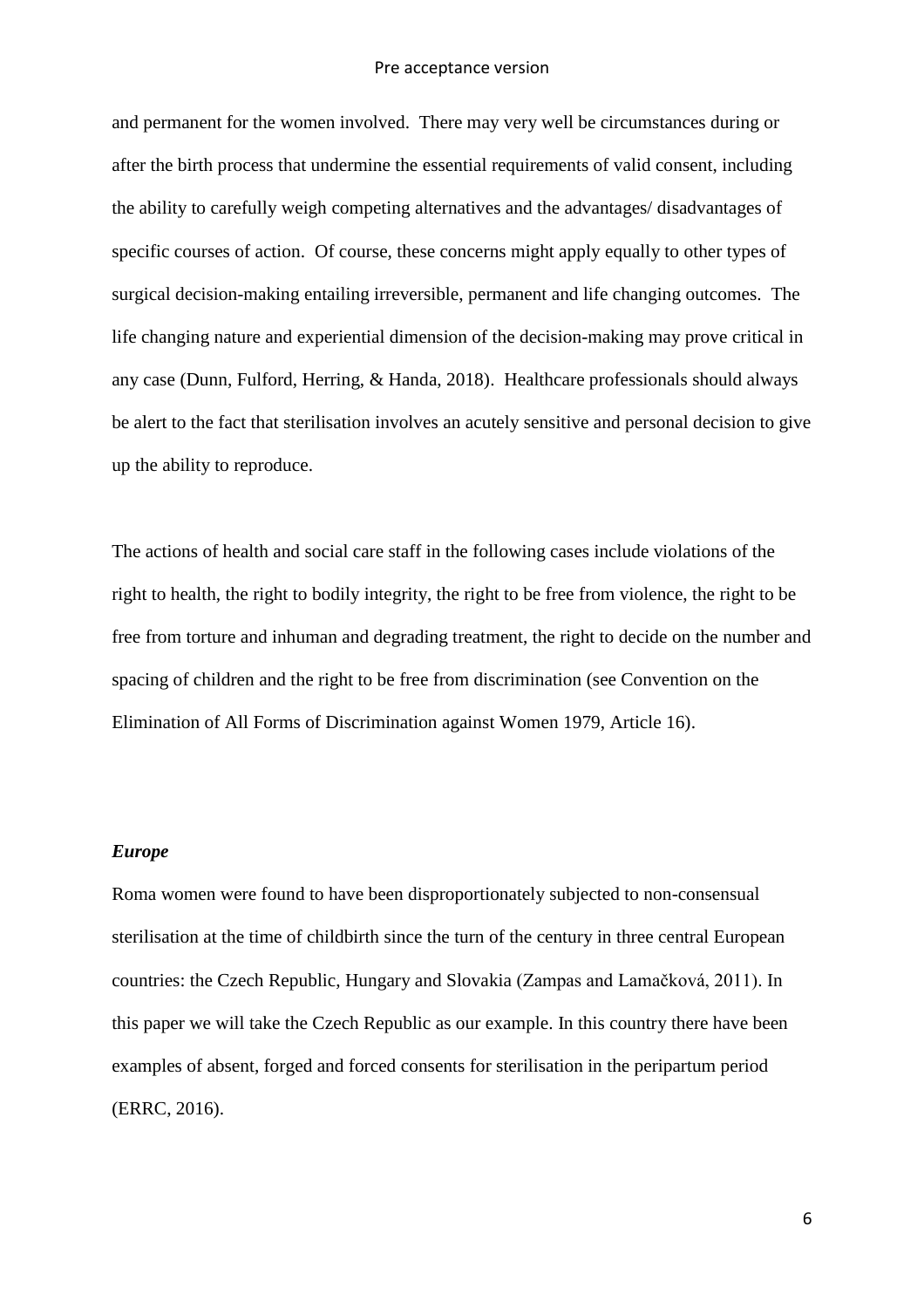In 2001, a Czech Roma woman aged 19, Helena Ferenčiková, was on the brink of giving birth to her second child by caesarean delivery. She was asked by a doctor to give oral consent for sterilisation after having been given an alarmist warning that she would die if she went through childbirth again; she was already premedicated and the exact timing of this 'consent' was 31 minutes before surgery (Motejl, 2005). This was invalid consent (Holt, 2005) by several standards because of the absence of accurate/ correct information, the directive nature of the guidance and the presence of premedication. These create doubt that the decision to undertake the procedure was a 'free and informed' one. Ferenčíková sued the hospital in the Czech courts for violation of her personal integrity (Zampas and Lamačková, 2011). She won her case in 2007, the High Court in Olomouc ordering the hospital to provide her with a written apology. It was determined that she was not entitled to compensation due to the statute of limitation. The Vitkovicka hospital in Ostrava apologised two months later. Ferenčíková filed an application to the European Court of Human Rights (ECtHR) regarding her lack of compensation and the case is pending. The Czech government has since awarded her €10,000 in a 'friendly settlement' (ERRC, 2016).

#### *North America*

Four indigenous women in the Canadian province of Saskatchewan felt pressurised into having sterilisations associated with childbirth during the time period 2005 to 2010 and 'went public' with their grievances. As a result of extensive publicity, the Saskatoon Health Region modified its consent protocols in 2015. An external review was ordered into the circumstances of these sterilisations and others who might have been similarly treated were asked to come forward (Crozier, 2017). The review was carried out by two well-respected and highly-qualified Métis women and was published in July 2017 (Boyer and Bartlett,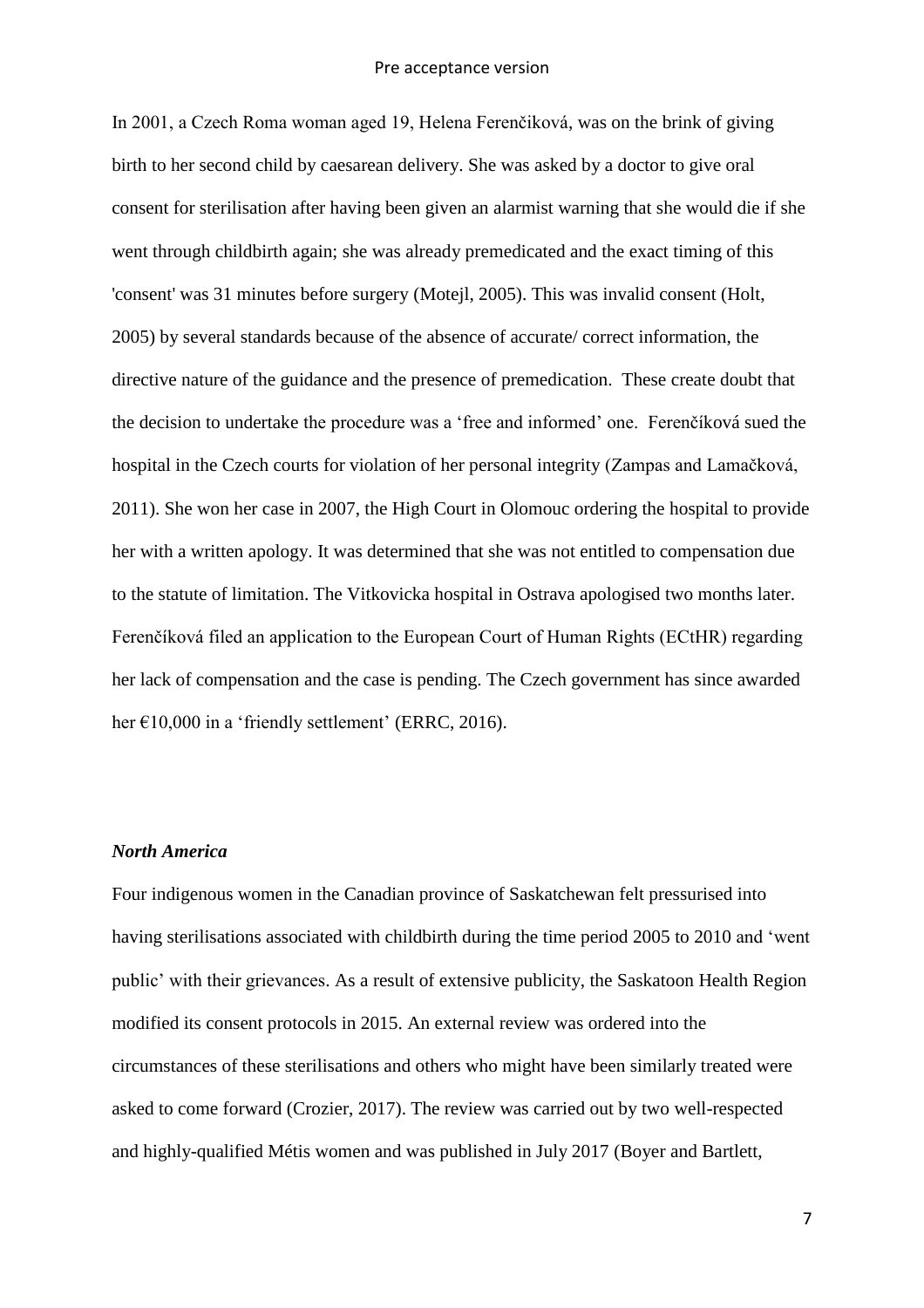2017). From in-depth interviews of a sample of seven recruited women, it was clear that medical staff abused their power and discriminated against Aboriginal women and that the women felt powerless. Coercion was relentless over time; saying 'no' made no difference. The prominent role of social workers in the coercion was exposed. The women spoke of deep-seated negative emotional personal impacts, as well as impacts on their relationships with their partners. A number of Calls to Action were included at the end of the report. These included mandatory cultural training to address false stereotypes such that Aboriginal women are incapable of 'proper' motherhood or of making their own decisions. The Health Region apologised to all the women affected, but no compensation was paid. A class-action was started by lawyers in 2017 on behalf of women affected in at least one other Canadian province in addition to Saskatchewan (CBC, 2018).

#### *South America*

Women living with HIV are particularly targeted by healthcare professionals in Chile; a 2004 study found that 42% of such women had been sterilised without valid consent (Nair, 2011). In particular, there is evidence of coercion of women living with HIV in Chile to have sterilisations at the time of delivery (Anonymous, 2010). The case of Francisca, a woman living with HIV, was taken to the Inter-American Commission on Human Rights in 2009 by the Center for Reproductive Rights and Vivo Positivo. Her case, *FS v Chile*, is still pending at the time of writing (S. Rowlands and J. J. Amy, 2018). Francisca was 20 years old when she was sterilised with a complete absence of consent (oral or written – Chilean law requires written consent) during a caesarean delivery in Curicó in 2002. In 2007, she filed a complaint against the surgeon, but despite a police investigation confirming that she had not given consent, the Public Prosecutor dismissed the case. She then exhausted all her domestic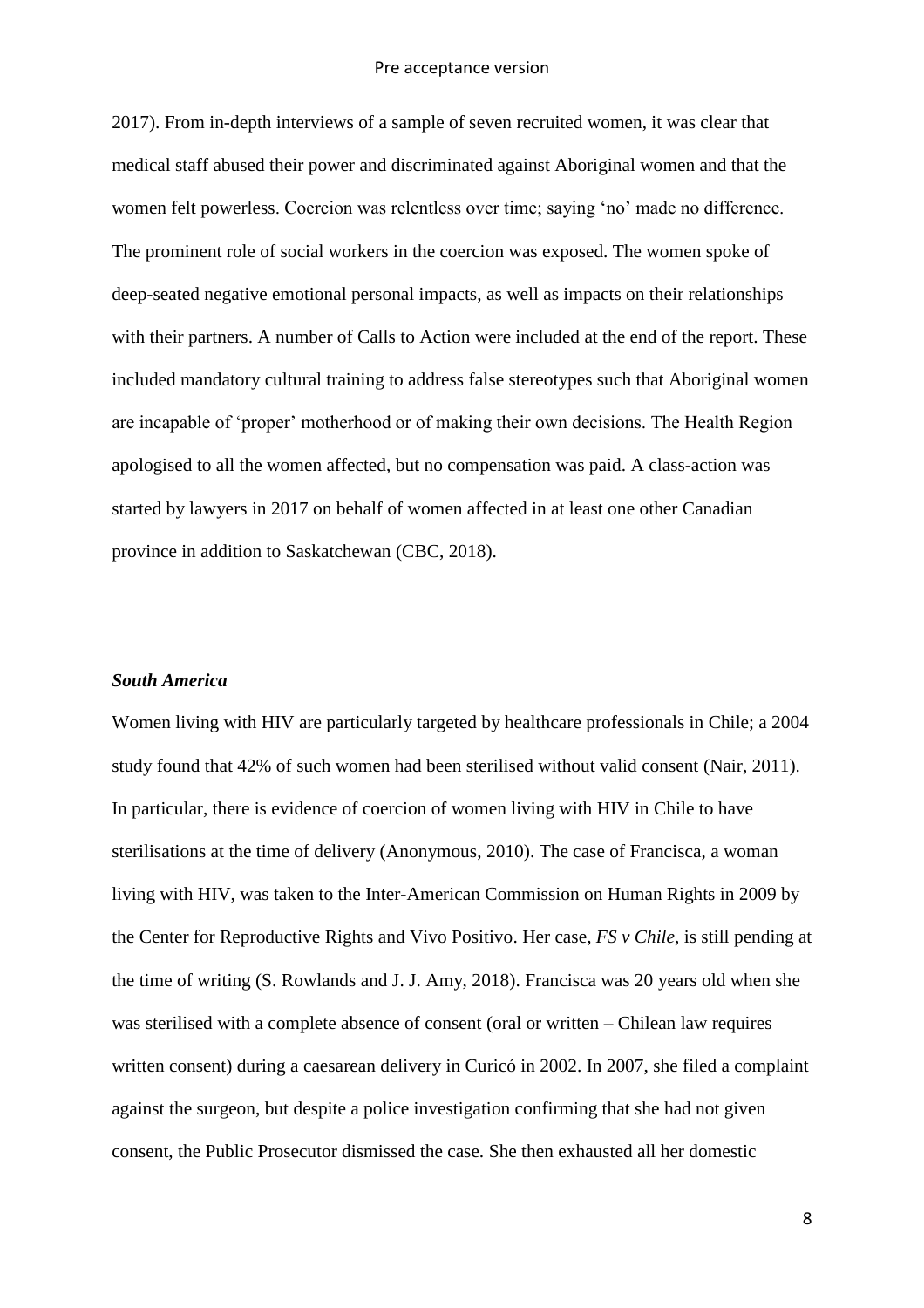remedies in the Chilean court system; an appeal to a higher court was unsuccessful (Nair, 2011).

#### *Africa*

Women living with HIV in Namibia have been sterilised without any consent, coerced into consenting in order to be able to access maternity services, asked to consent while in labour, given little or no information, not given other options or given a form in a language they do not understand. The findings of the 2008 International Community of Women living with HIV/AIDS study in Namibia (ICW, 2009) resulted in a government investigation; this found no wrong-doing (Nair, 2011). Not content with this outcome, ICW and the Legal Assistance Centre filed a total of 16 lawsuits against the Ministry of Health and Social Services as well as the three hospitals in question.

In 2012, three of the 16 women living with HIV each sued the Namibian government in the High Court (S. Rowlands and J. J. Amy, 2018). All three had been sterilised in public hospitals in the mid-2000s at the time of a caesarean delivery. The women alleged violations of a range of constitutional rights, lack of valid consent and discrimination based on their HIV-positive status. The Namibian High Court ruled that there was evidence that the women had been sterilised without valid consent but found insufficient evidence that they had been discriminated against because of their HIV status (Badul and Strode, 2013).

The government appealed to the Supreme Court, which upheld the High Court ruling in 2014. The Supreme Court judgment, *Government of the Republic of Namibia v LM and others*  ("Government of the Republic of Namibia v LM and others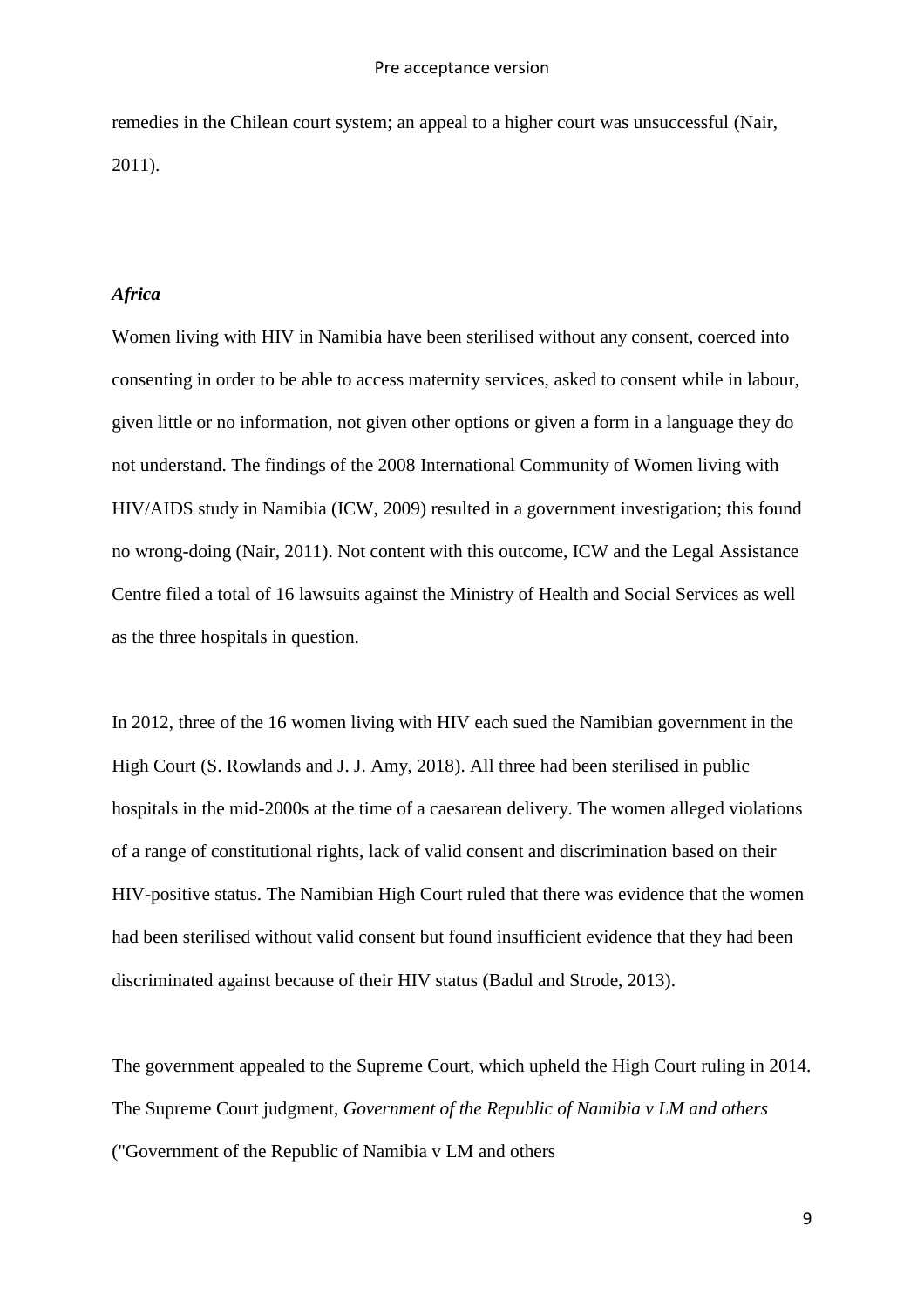http://www.saflii.org/na/cases/NASC/2014/19.html ", 2014), was a landmark decision. Although the women had signed consent forms for "caesarean section and BTL (abbreviation used in the case for bilateral tubal ligation)", it was ruled that consent could not have been valid when (i) the women were in labour, (ii) the procedures had not been properly explained to them (use of abbreviations and lack of Oshiwambo interpreters contributed to this) and (iii) there was no opportunity to weigh options. The Supreme Court did not find discrimination based on HIV status but deplored medical paternalism as specifically harmful to the three women in this case and more generally. Legal scholars have suggested that, not only did the Court miss an opportunity to consider the human rights implications of forced sterilisation, but that a case for gender-based violence should have been mounted by the lawyers acting for the women (Durojaye, 2017).

## *Asia*

Countries with population policies such as China and India (Solinger and Nakachi, 2016), whose sterilisations each year number in the millions, will doubtless include many cases of non-consensual sterilisation around the time of childbirth, but such cases have hardly ever been explicitly reported on. We will therefore confine ourselves to the central Asian republic of Uzbekistan.

Under the authoritarian leadership of Islam Karimov, who died in September 2016, very little information has reached the outside world. It has been directed, under a confidential internal decree dating from 2000, that Uzbek women should be sterilised after they have had two children, in order to control the population. The most recent sterilisation campaign in Uzbekistan began with decree 1096 of 13 April 2009 which, although not mentioning the word 'sterilisation', couches its population policy in terms of 'prophylactic-explanatory work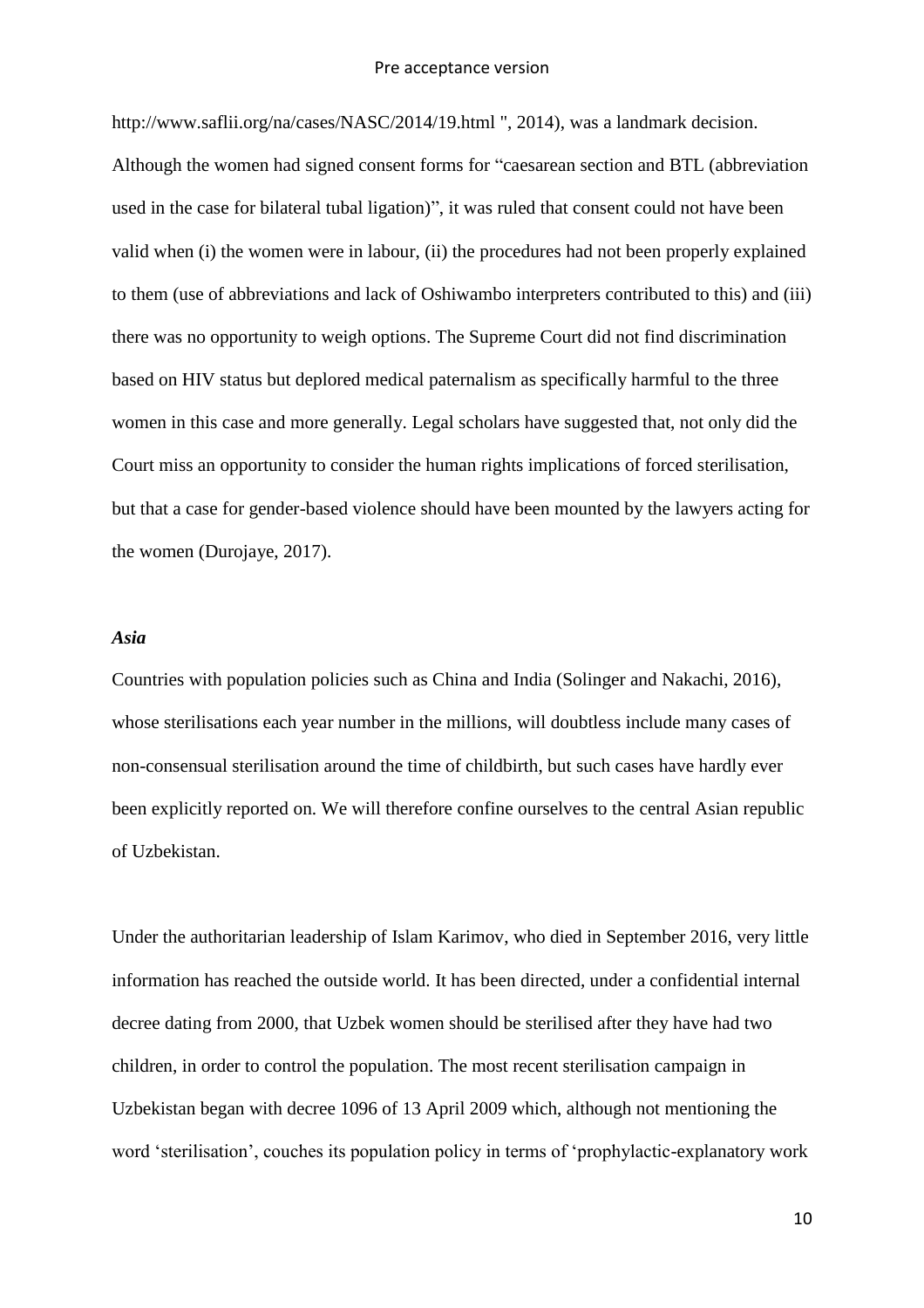regarding the health of mothers and children'. Contraception and sterilisation is the remit of 'dispatch brigades' sent out to all parts of the country (Antelava, 2013).

Reliable information has been difficult to obtain - usually the source has been interviews with individual doctors or women who have undergone sterilisation who are prepared to take the risk of speaking out. Reports of forced sterilisations did not emerge until 2005; the existence of non-consensual sterilisation is denied by the government (Antelava, 2013). It appears that it is mainly doctors rather than lay motivators who recruit acceptors. Subsequently it appeared that the Uzbek government set verbal quotas on performance of 'voluntary surgical sterilisation'. This involved attempting to secure consent but in most cases women were being pressured, deceived or even threatened (Holt, 2012). A woman called 'Nargiza' said that she signed a consent form when under the influence of premedication prior to a caesarean delivery for her second child; doctors told her the piece of paper was merely a 'thank you letter' to the hospital. Sterilisation at caesarean delivery was 'automatic'. It seems individual gynaecologists are allocated quotas such as four procedures per month each. Caesarean rates have risen, probably as a result of gynaecologists needing to meet their quotas. Women of reproductive age coming into hospital for unrelated problems such as appendicitis have also been pressured into being sterilised. The issue of forced sterilisations and hysterectomies was brought to the attention of the UN committee against Torture in 2007 and again in 2013.

## **Ethical and Legal Aspects**

Having set out a range of contemporary sterilisation abuses, we now move on to consider the ethical and legal aspects of valid consent in more detail. It is a core bioethical principle that patients should consent to their medical treatment and that such consent should be both free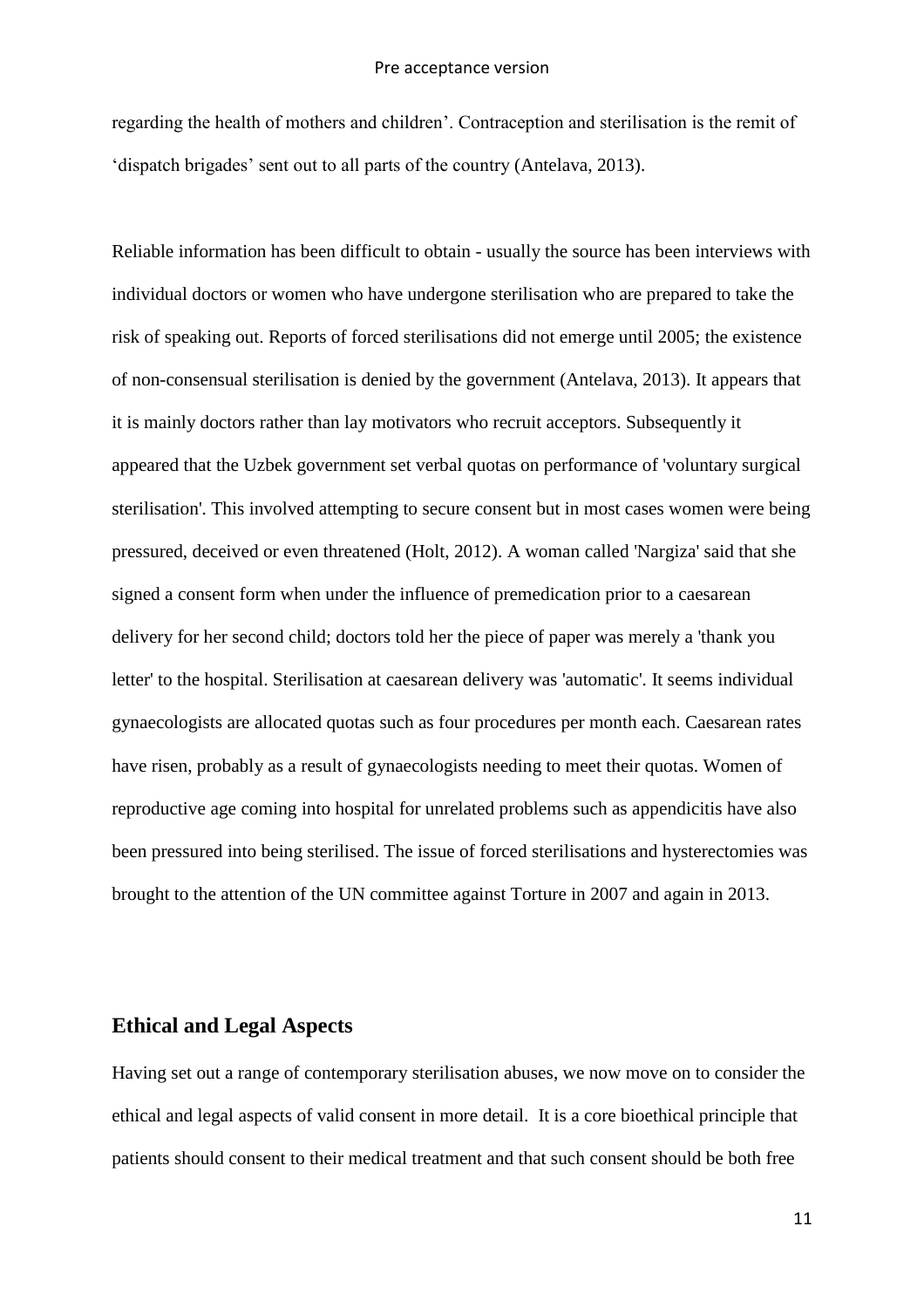(voluntary and not unduly influenced, pressured or coerced) and informed (based on sufficient and material information with an opportunity for discussion) (Beauchamp and Childress, 2013). This principle presupposes that the primary decision-maker is the patient and that they have the capacity to make the relevant choices/ decisions around treatment and, in the case of sterilisation, whether to refuse or to consent to that invasive procedure.

#### *Problematic cases*

We have already encountered a range of examples but, for the purposes of discussion, it is probably helpful to divide the problematic consent cases into three main categories, although we accept that there is some scope for conflation between them. First, there are those cases where the healthcare professional performs the medical procedure without any patient consent or attempts to obtain it in circumstances where that person does not have the capacity to validly consent at the material time. Secondly, there are those cases where there is an issue with the information supplied to the patient, such that the decision-making and consent process is based on false or inadequate or incomplete information. This category can be further subdivided, depending on the motives and aims of the information provider. In this specific category, the patient might assert that there was no valid consent to the procedure because of the falsity and/or paucity of information, or they might alternatively argue that the healthcare professional was simply careless in the supply of information without invalidating their consent. The materiality of the information supplied (or withheld) might tip the balance one way or the other.

Thirdly, there are cases where patient agreement to the proposed medical procedure is more appropriately framed as one of 'submission' – where the agreement has been obtained via the use of threats, coercion or other promises to withdraw benefits/ services or impose detriment.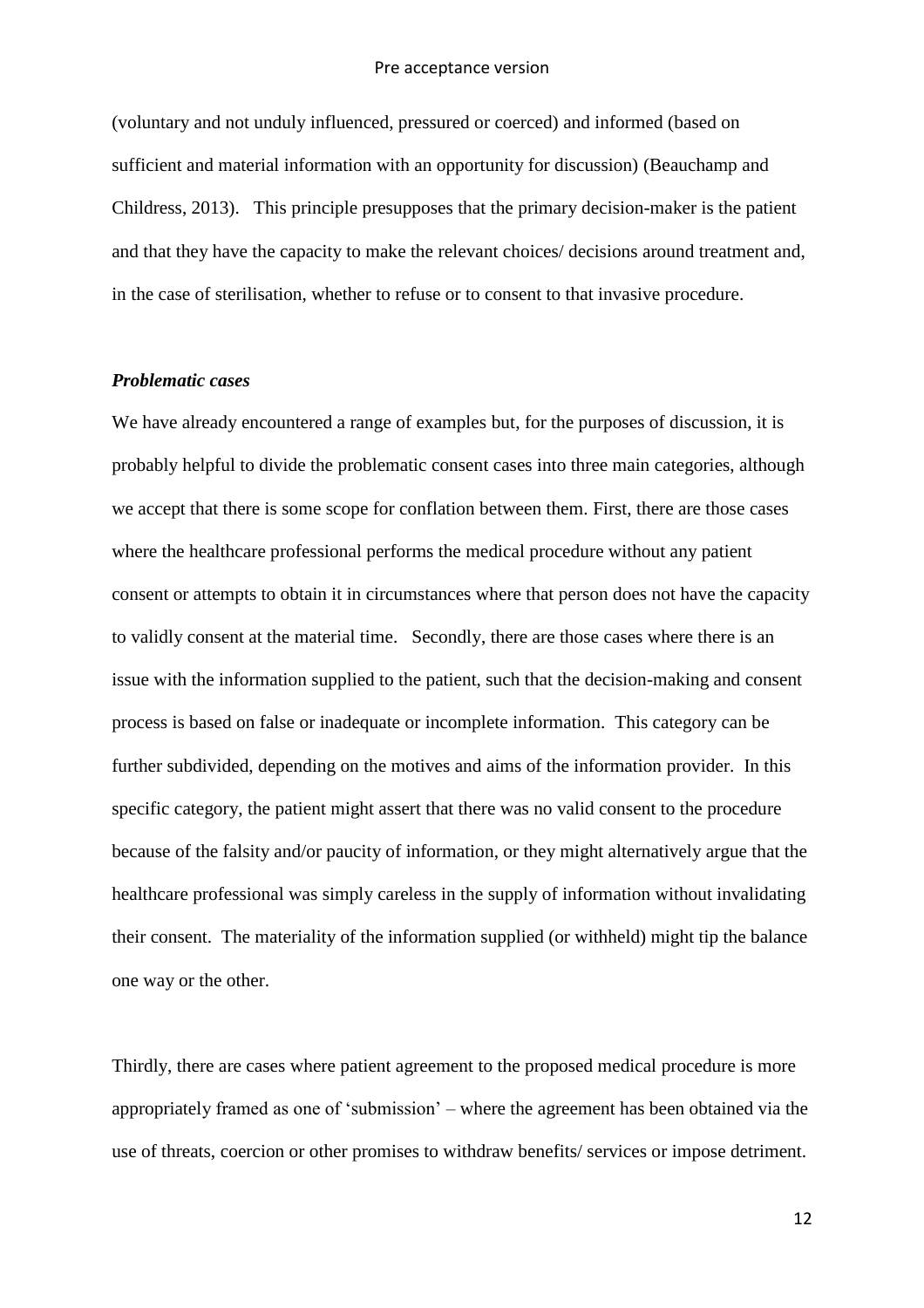The offer of incentives or rewards might also be included here, although this is an even more problematic area (Beauchamp and Childress, 2013). Clearly, there will be examples where it is difficult to separate the 'free' from the 'submission' case, recognising that subtle forms of social pressure exist in all aspects of our lives that cannot be entirely excluded from the decision-making process. Healthcare professionals may think it important to advance or even exaggerate the merits of a procedure which they genuinely believe is in the best interests of their patient. However, there will come a point when reasonable persuasion crosses the line into improper coercion. Although we may have clear intuitive responses to many of the examples in this paper, it can still be difficult to draw a clean bright line between proper and improper pressure in certain cases. However, as we shall see, certain features of sterilisation may help point the way. Finally, it is important to recognise the subjective nature of patient responses to pressure and persuasion – the critical issue is whether healthcare professionals are acting in a way that undermines the self-autonomous and directed decision-making of the patient (Beauchamp and Childress, 2013). Mutual trust is important to the therapeutic relationship and requires professionals not to abuse their social authority and to ensure that patient autonomy is respected. Healthcare professionals are important guardians of this autonomy – a position which imposes an ethical obligation requiring specific recognition of the potential vulnerability sketched out above. Clinicians should exercise considerable care around the obtaining and implementation of consent to sterilisation during and immediately after childbirth. Circumstantial features - including ongoing pain (FIGO, 2015) and intersectional attributes - also need to be weighed in the balance when deciding whether a woman is capable of making a free and informed decision, taking into account the gravity and nature of the choice/ procedure concerned.

#### *Some preliminary considerations*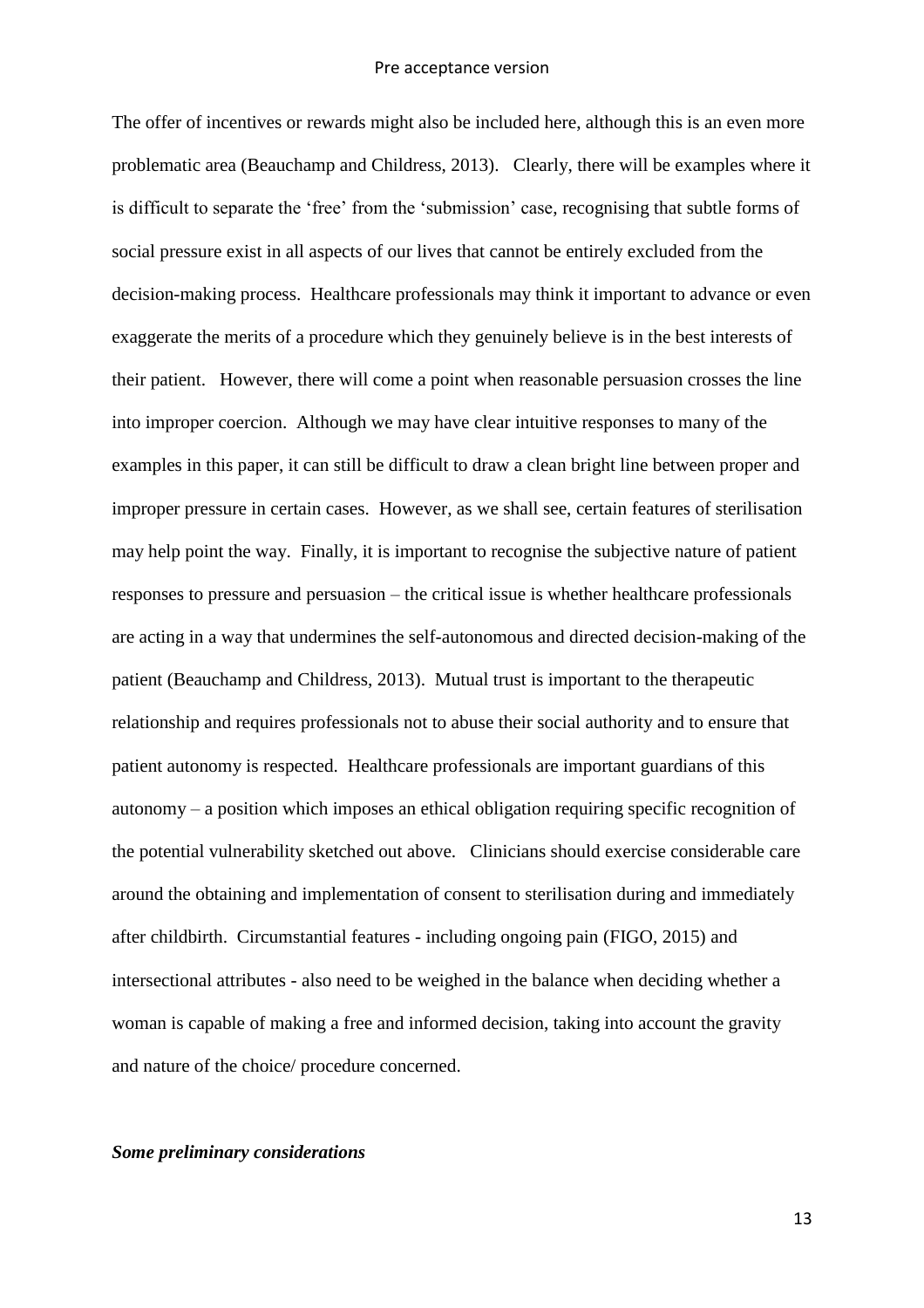Before going any further, it might be helpful to highlight a few preliminary considerations around consent for female sterilisation. The issue of capacity is potentially problematic for a woman in the final stages of pregnancy and its immediate aftermath. She may be in considerable pain and using central nervous system depressant medication for this. There may be considerable anxiety over the welfare of the unborn or born child, as well as anxiety about her own wellbeing. Capacity is decision-specific and subject to fluctuation - there may be some variance around the capacity to consent to short-term options (e.g. medication, mode of delivery) and longer term and potentially irreversible decisions impacting on fertility. Again, we should make it clear that we are not suggesting that women do not have the capacity to make any decisions around or after childbirth – rather that certain type of decisions (those with permanent, life-changing and acutely personal outcomes) require healthcare professionals to take particular care to ensure that the patient has the necessary capacity and understanding to make a decision of that specific nature (including its permanent outcome). This needs to be borne in mind when the medical need is non-urgent, even if there are or may be potential benefits for the woman in acting immediately (e.g. because it will avoid a second operation). However, it is equally important that healthcare professionals should not be using patient capacity as a guise or contriving 'therapeutic' grounds – whether motivated by best interests or otherwise - to override the 'free' or 'informed' elements of consent (Beauchamp and Childress, 2013).

Sterilisation procedures are usually irreversible and therefore create a permanent outcome for the woman. The availability of reversible and reliable alternatives of contraception may be an appropriate and material consideration for patients and clinicians. These options should not be imposed on a woman, any more than sterilisation should, but they ought to be outlined as a viable choice before any action is taken that produces a permanent state of affairs.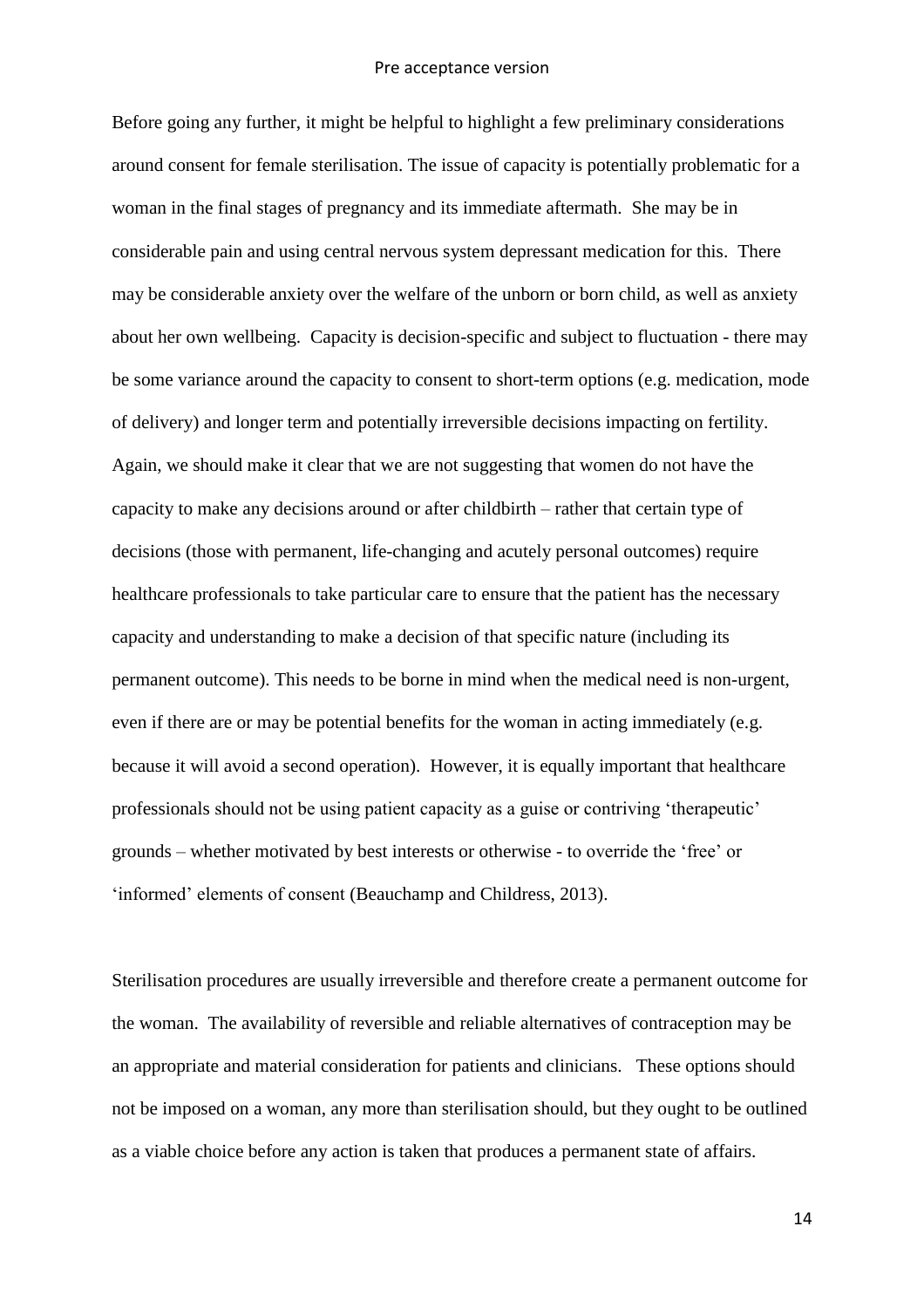Fertility-focused sterilisation procedures are also by their very nature non-urgent (elective) – healthcare professionals cannot justify these interventions purely on necessity grounds because 'best interests' are not sufficient to sidestep patient consent when there is no medical emergency. This is an important factor when coupled with the permanency and life-changing nature of the procedure. The right to reproduce and to avoid pregnancy (and information thereto) is a fundamental human right - one that goes to the core of our humanity - and any deprivation of that right demands careful and specific justification by a State and/or its agents (see Convention on the Elimination of All Forms of Discrimination against Women 1979, Article 16). Sterilisation not only removes a person's reproductive capability but may also create a stigma or create a value judgement on their worth within society. We must always be alert to the potential discriminatory effects of female sterilisation, especially for marginalised groups and those with intersectional identities/ attributes (Cooper, 2016).

We should pause here to address academic and representative body arguments that nontherapeutic postpartum sterilisations should be categorised as emergency/ urgent procedures (Richardson, Hall, & Zuckerwise, 2018). It is acknowledged that there may be hurdles for women to overcome – including funding and insurance requirements - before they can secure access to a postpartum sterilisation. Whilst it might be advantageous to categorise these types of procedures as 'urgent' for funding or access purposes, the core problem is the funding/ access arrangements themselves. It is also artificial to categorise an entire class of medical procedures based on speculative consequences. However, the real issue is that categorising postpartum sterilisations as urgent (irrespective of factual need) creates the opportunity for clinical abuse. Converting or categorising non-urgent procedures into 'urgent ones' for access or funding purposes, sets up an environment for healthcare professionals to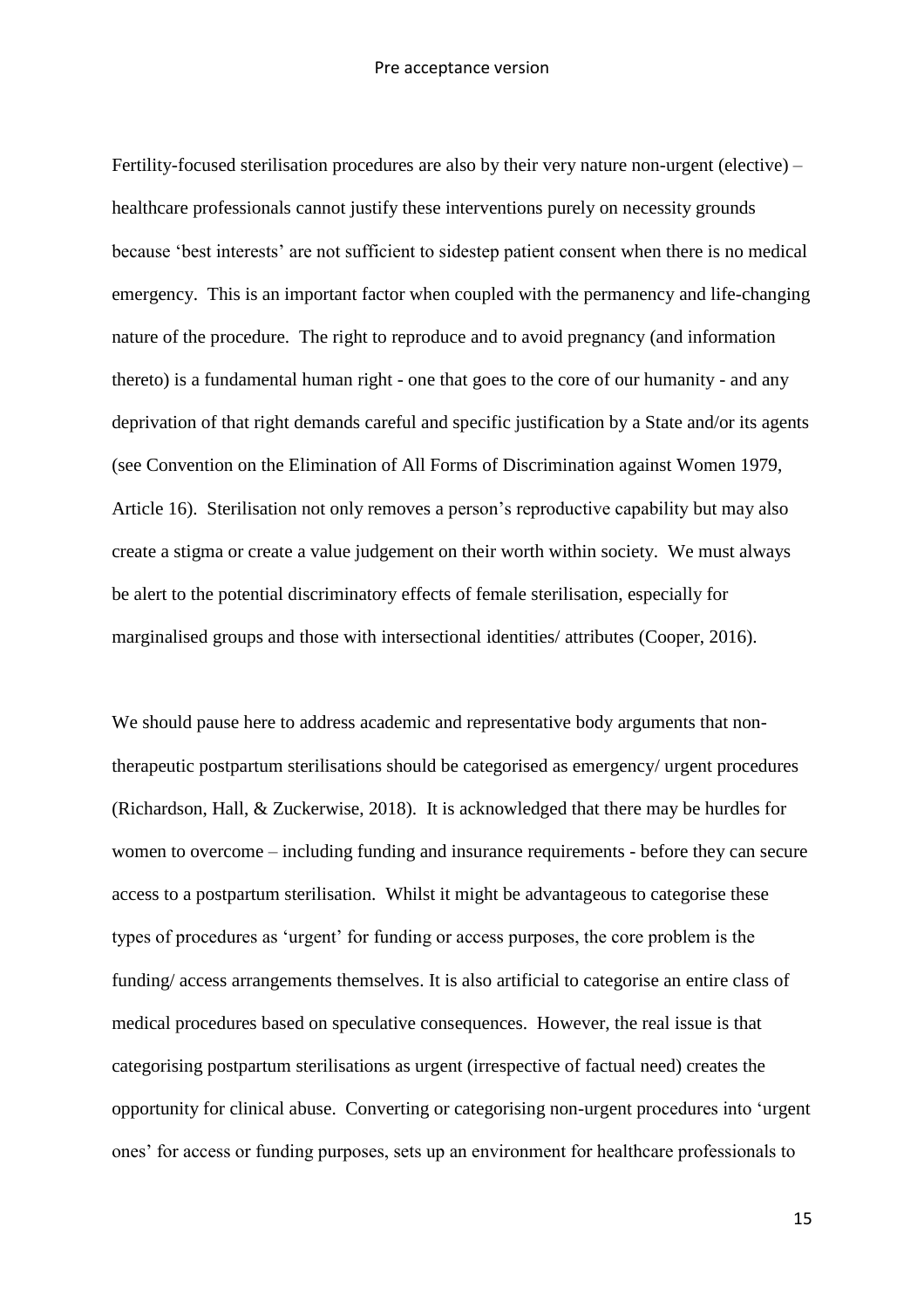override or otherwise abuse default consent processes. In our view, the better solution is to address the access or funding arrangements directly rather than by shoehorning procedures into artificial categories.

Finally, we should not ignore the potential for patient regret after sterilisation. This regret may well be exacerbated if the woman has not been involved in a free and informed consent process (Chi and Jones, 1994; Clinical Effectiveness Unit, 2014). However, it is arguable that regret is the wrong term to use for an aggrieved woman in whom the consent or consent process was defective (Denbow, 2015). Of course, regret is not unique to sterilisations but, again, the acutely personal and life-changing nature of the interference is an important factor. Further, we must always be careful to differentiate between situational regret (about external factors motivating a treatment decision that are beyond the control of the healthcare professional) and decisional regret (where the patient wishes, with the benefit of hindsight, that they had made a different decision) (Watson, 2014). It is decisional regret which healthcare professionals can influence and learn from.

## *Ethical arguments*

Having sketched out this background, let us move on to develop the specific ethical arguments around the handling of consent in sterilisation. It is important to emphasise that bioethical discourse ought to take cultural differences into account, and to recognise that different societal priorities and perspectives may be placed on concepts of autonomy. However, we also need to make it clear that differential prioritisation of autonomy should not be used simply as an excuse to promote discriminatory practices against vulnerable sections of society including (for our purposes) some pregnant women.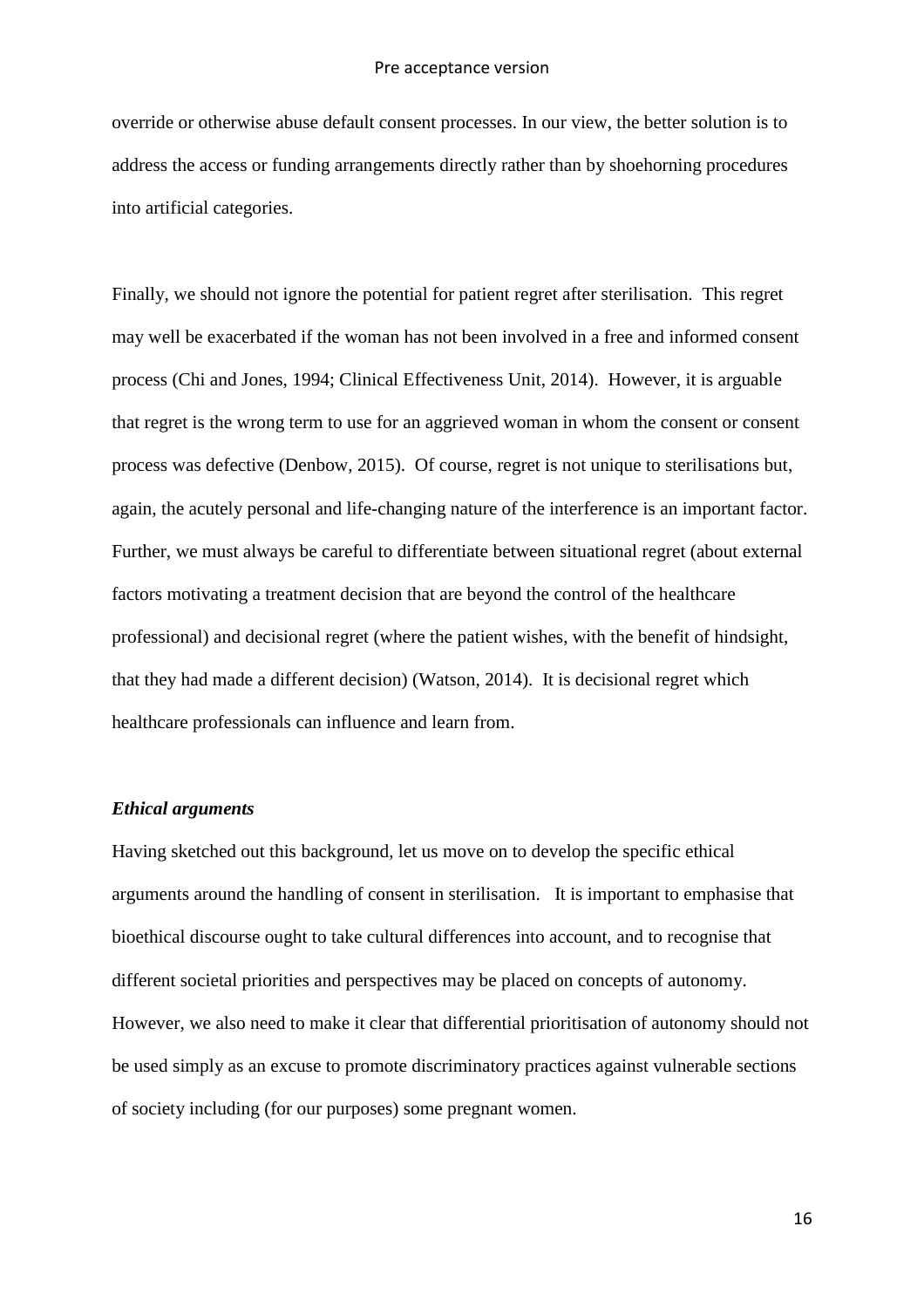Deontological ethical approaches – that hold that doing the right thing entails that one should respect the rights of fellow agents, or that one should act in accordance with one's duties to self and others – generally underpin the value and importance of informed consent prior to and during the procedure. Imposing sterilisation without valid consent clearly impinges upon a patient's right to self-determination and ignores the reciprocal duties that are owed by doctors to their patients to promote and ensure autonomous treatment. For the sake of transparency, our own personal emphasis is clearly on respecting individual autonomy in the consent process.

Teleological ethical approaches – that hold that one should act in whichever way promises to promote some desirable 'state of affairs or good', such as general welfare or utility – may prioritise principles of beneficence (whether they be patient-centric or more generalised concepts of societal benefit) over autonomy. We have already encountered these ethical approaches when discussing intersectionality (which it has been argued has a '*teleological aim to expose and dismantle dominant systems of power*' (Cooper, 2016)) and the categorisation of postpartum sterilisation as an urgent procedure (by drawing upon wider concern about unintended consequences, access and funding concerns (Richardson, et al., 2018)). This form of ethical discourse offers the greatest scope to minimise the importance of patient choice, personal autonomy and consent. However, we have already seen the limitations of the 'necessity' type argument with capable decision-makers in a nonemergency scenario. Where best interest arguments are deployed, they can have little to do with promoting individual patient welfare and be more about the promotion or alleviation of generalised social or resource factors (Richardson, et al., 2018). There are certainly social welfare points that can be made to support expedited sterilisation procedures. A single operative procedure may be a prudent use of scarce medical resources in low-resource States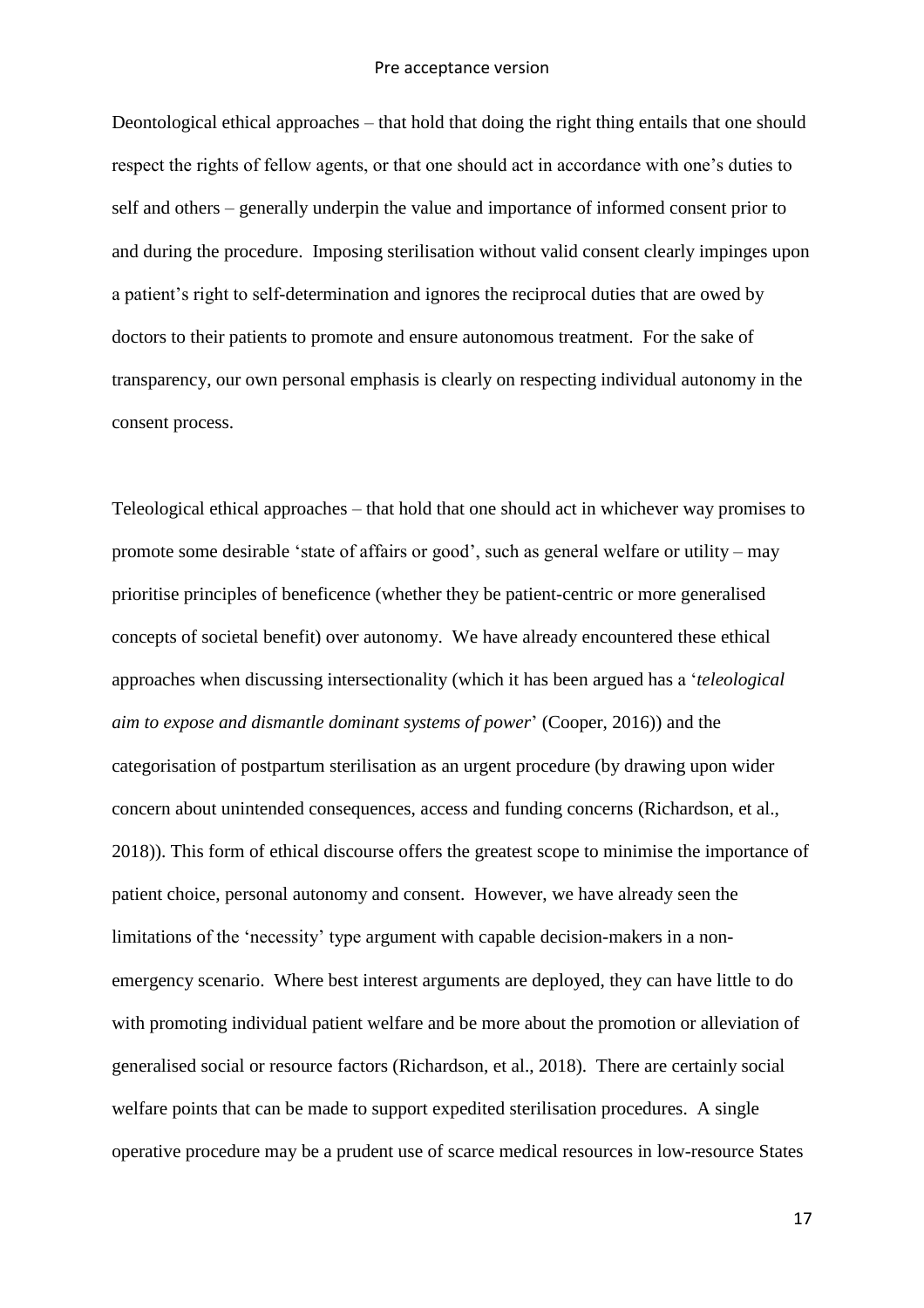and assist patient access. However, we should be careful not to confuse or conflate the arguments for the fair allocation of public health service resources with the non-consensual imposition of those services. In low-resource countries, maternal mortality and morbidity are high and women from rural communities may present to a medical facility for delivery only, giving just a single window of opportunity for peripartum sterilisation. Some argue that this factor alters the balance of what is ethical, when a missed opportunity to perform sterilisation might be followed later by a maternal death (D. A. A. Verkuyl, 2015). However, it is problematic to use a potential risk of harm to justify an actual harm to that individual. Whether these or other factors can ever be sufficient to override the requirement of valid consent in the competent patient is moot (it is certainly not a position that we endorse); such cases and any supporting policies would need very careful and weighty justification by a State and its agents. Further, even where there is public support, 'paternalistic governmental policies or healthcare practices are susceptible to abuse if they lack high-level public scrutiny' (Beauchamp and Childress, 2013). So, for the avoidance of any doubt, we are deeply suspicious and/or cautious about the use of teleological ethical approaches that undermine patient autonomy in the sterilisation context.

For the sake of completeness, we should also address the Beauchamp and Childress 'principilism' model that articulates a hybrid ethical approach, and which has been and continues to be popular in the healthcare field. Their principles of autonomy and justice are usually associated with deontological ethics, whilst beneficence and non-maleficence are more usually associated with teleological ethics. The irreversibility of sterilisation - a plain harm to the competent patient and in our view a breach of personal autonomy when undertaken without consent - makes non-therapeutic intervention difficult to justify on beneficence grounds alone, particularly where there is reasonable scope to seek that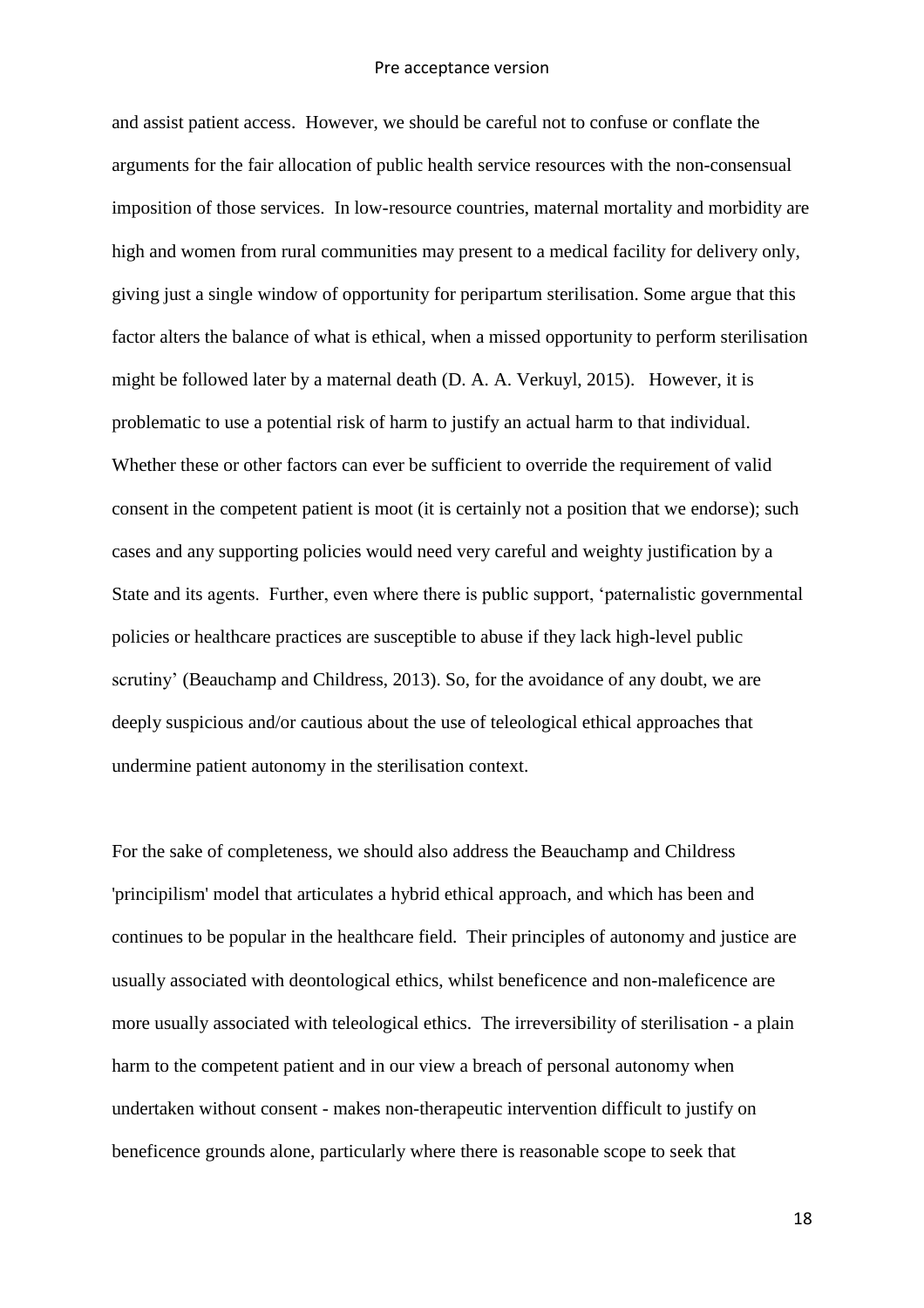permission. The ethical principle of justice can be interpreted in many ways, but when framed in consequential, distributive and economic terms may provide a means to undermine the requirement of valid consent, although it would still need to be balanced against the other core ethical principles in the Beauchamp and Childress model. It would also need to take the vulnerability and potential discrimination against the group(s) involved into account. This may strengthen the argument that State actors and healthcare professionals should bear a heavy burden in justifying any interference with the requirement for consent in these nonurgent and potentially irreversible procedures (Beauchamp and Childress, 2013). This does not mean that healthcare professionals should be compelled to act in circumstances which they do not regard as being in the patient's best interests. If they genuinely believe that sterilisation is in a patient's best interests, but valid consent is not forthcoming, there may be an obligation to refer that patient to another professional if they do not feel able to respect the patient's wishes.

Having highlighted the central importance of respect for individual autonomy in the consent process, we now move on to consider the specific legal responses that might need to be addressed by State actors in the context of sterilisation.

### *Specific legal responses*

Legal consent processes can be helpful – they can be used by healthcare professionals to demonstrate that there has not been any deception, coercion or manipulation on their part (Manson and O'Neill, 2007). Different types of law (civil or criminal) may be enacted that address the effect and impact of consent in varying ways. For example, States may wish to limit the ability of individuals to consent to certain levels of harm by use of the criminal law. This may be subject to exceptions depending on the nature of the actor, the nature of their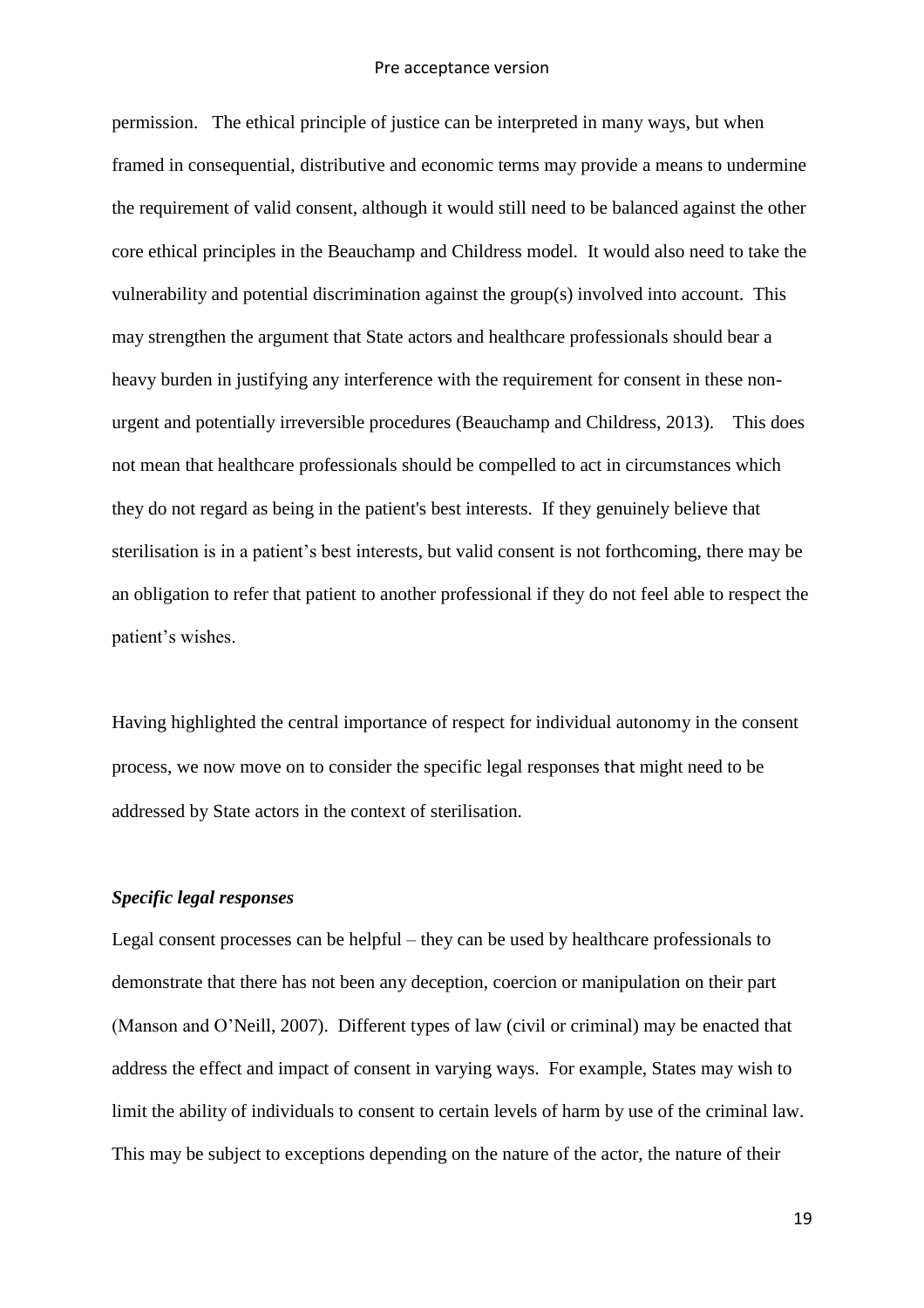actions and their overriding motives. States may want to differentiate consensual invasive surgery that is deemed proper medical treatment from lay individuals who choose to inflict consensual pain and injury for mutual personal pleasure (Fovargue and Mullock, 2016). Whether such distinctions can be ethically maintained is another matter.

Again, States may want to set requirements around what constitutes adequate informed consent – what level of information should be disclosed and in what form? So, the law might require disclosure of all material benefits/ risks and alternative treatment options (e.g. information about the availability of reversible forms of contraception) to be conveyed to the patient in a timely fashion before securing consent and the undertaking of any sterilisation procedure.

Other practical considerations for the law to address might include:

- The appropriate allowance for changes of mind and withdrawal of consent (Gilliam, Davis, Berlin, & Zite, 2008).
- The appropriate time intervals between imparting information and obtaining consent and then between the consent and the operation (Soares and Brollo, 2013). A balance will need to be struck to ensure that any interval does not unduly fetter patient access.
- The use of standardised written consent forms and the appropriate literacy levels employed (Zite and Wallace, 2011). The avoidance of medical jargon (Clements, 2005) and abbreviations. Arrangements that address language and communication difficulties or issues (Hunt and de Voogd, 2007).
- The appropriate allowances for cultural differences (Gostin, 1995).
- The appropriate mechanisms for identifying hidden forms of pressure for example, from within the family.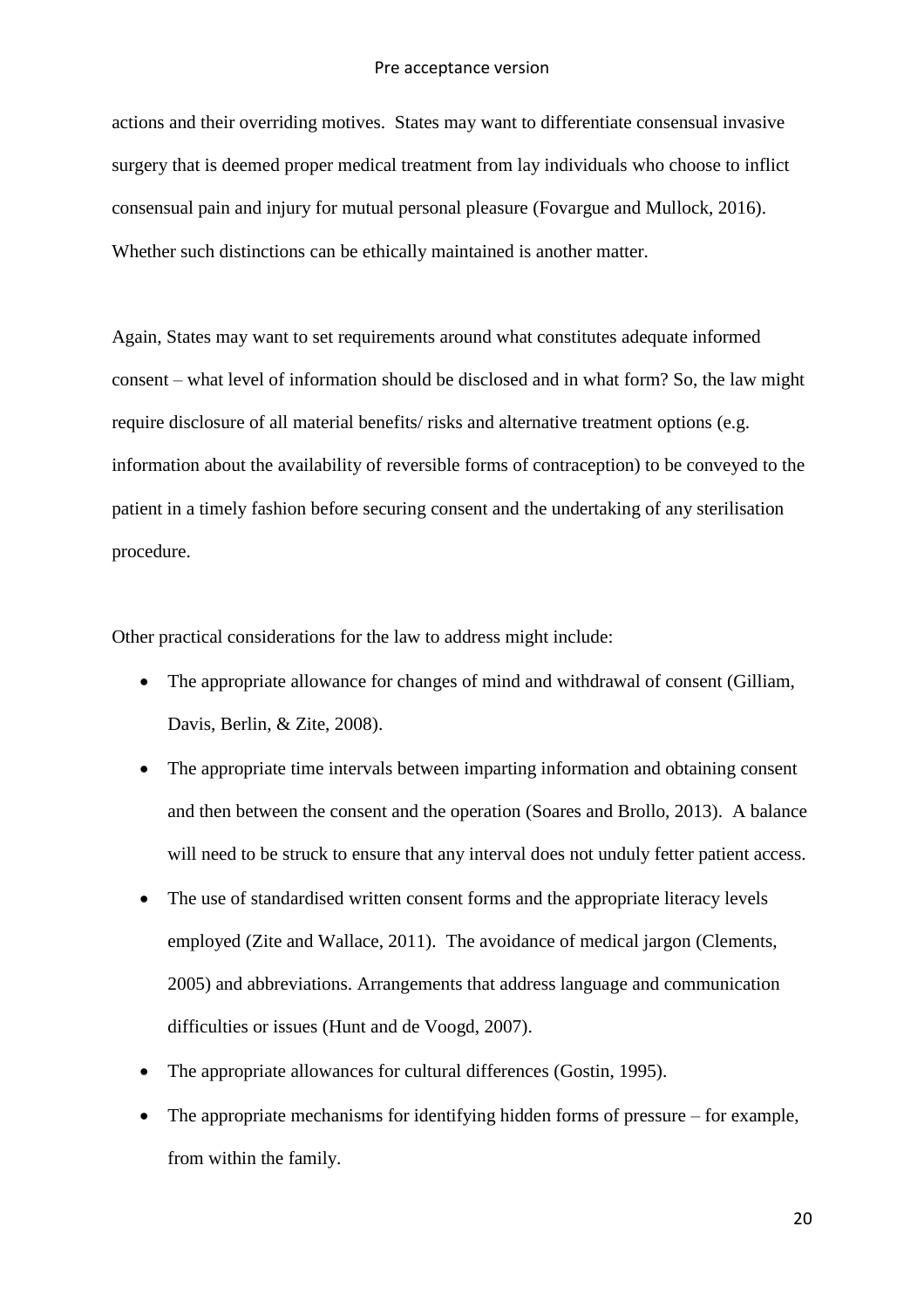• The appropriate mechanisms for patient complaints and to address national policies that might put pressure on health care professionals to act in a particular way.

## **Positive Action to Date**

In this part, we examine the positive steps that have already been taken to address the abuse of consent in female sterilisation. We offer both international (WHO/ FIGO) and domestic (US) guidance as examples.

Human rights bodies have called upon States to take all appropriate measures to prevent coercion in relation to fertility and reproduction and to provide effective remedies when such violations occur (WHO, 2014). They have specified that these measures may include clarifying and strengthening legal frameworks that clearly define full, free and informed consent; ensuring that such measures are well understood among healthcare professionals and by the public; and the training of healthcare professionals on patients' rights (WHO, 2014).

Guidelines on consent for sterilisation have been drawn up by both national and international professional bodies, starting several decades ago. A US Federal guideline listing criteria for Federal reimbursement of the costs of the procedure was produced in 1978 and came into force in 1979 (Petchesky, 1979). The guideline included the following stipulations:

- the woman must be aged 21 or over
- no-one who is deemed lacking in mental capacity should be sterilised
- those in institutions or prisons are only to be sterilised if authorised by a court or review committee
- a 30-day waiting period must be observed between consent and the procedure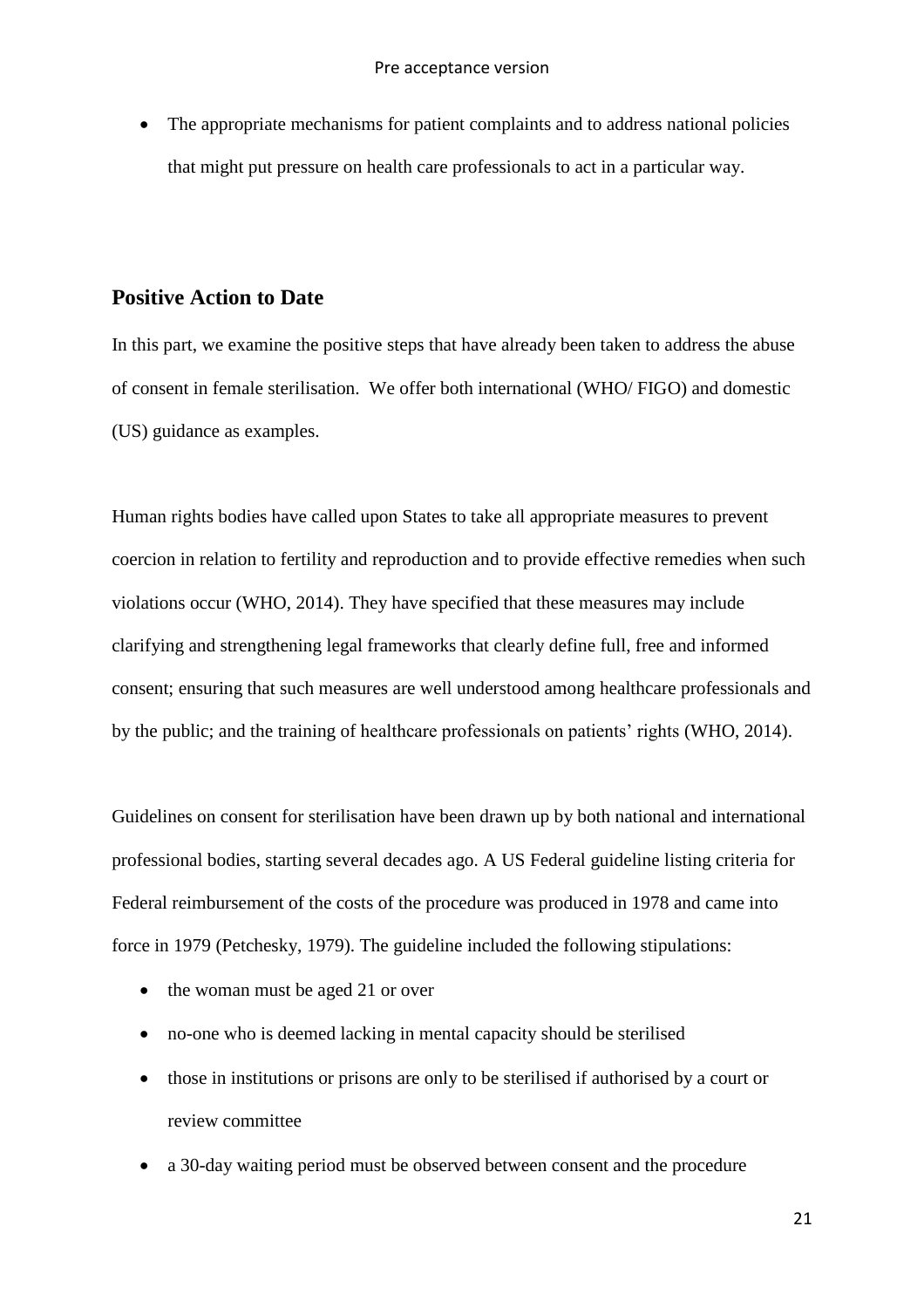- the consent should not be obtained when a woman is vulnerable such as when requesting an abortion, going into labour or in the aftermath of delivery
- the consent form to be written in a patient's primary language; otherwise an interpreter to be used if the patient cannot understand the language of the consent form
- written confirmation should be given to a woman that she will not have her welfare benefits cancelled if she declines the procedure
- hysterectomy is not considered to be a valid form of fertility control

The International Federation of Gynecology and Obstetrics agreed in March 2011 that the following further points are essential to observe when obtaining consent to sterilisation (FIGO, 2015):

- consent must be freely given and adequately informed
- third parties such as husbands, parents, legal guardians, doctors and health officials cannot give consent on behalf of a woman (the laws of some countries contradict this)
- consent must not be a condition to access to treatment e.g. for HIV infection, to social assistance or to release from an institution
- it is unethical for healthcare professionals to perform a sterilisation within the framework of a government programme where the consent is not voluntary
- concern about the risks that a future pregnancy might expose a woman to is not a valid ground for performing a sterilisation
- it must be explained that sterilisation is permanent and that reversible alternatives are available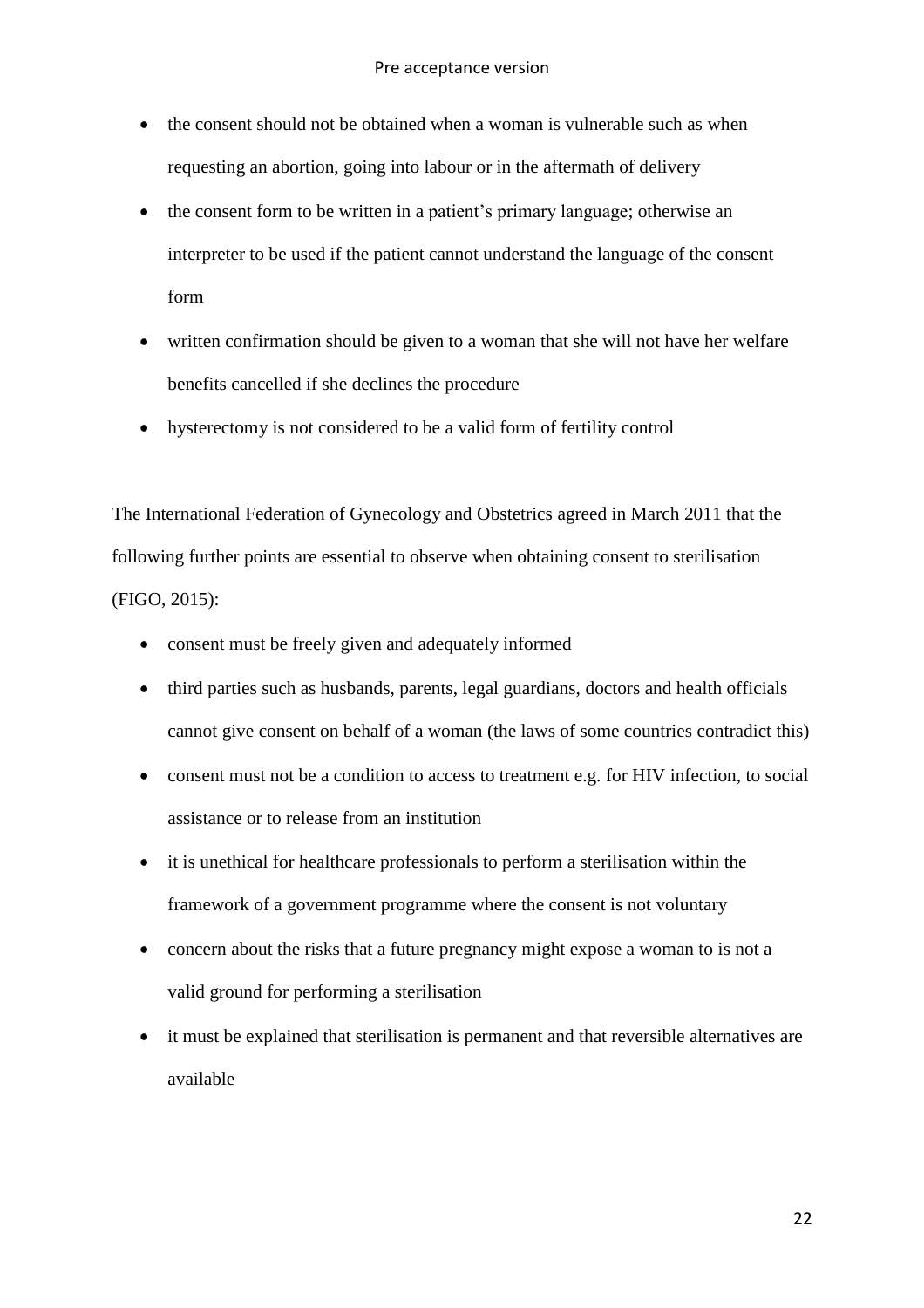We should highlight two immediate issues with this guidance. First, the US Federal waiting period has proved problematic for access and funding purposes (Richardson, et al., 2018). It presumes that decision-making during this period is defective. Our position is that whilst postpartum sterilisation decisions do raise specific issues for the treating healthcare professionals, the mere proximity of the birth does not negate the validity of consent by default. Many women will be quite capable of making free and informed decisions about their fertility within the 30-day waiting period, providing of course that the other elements of valid consent are respected. In these cases, waiting periods will act as an unwarranted hurdle to patient access. Secondly, whilst the risk of future pregnancy may not be a valid ground for undertaking sterilisation without valid consent, it may nonetheless be a reasonable ground for a patient to request a sterilisation or otherwise reasonable for a healthcare professional to raise the issue in any discussion around options for contraception.

## **Possible Regulatory Responses**

In this part, we examine a range of general regulatory responses that might be used to address continued non-consensual sterilisation abuses. At the outset, it is important to emphasise the need for a balance to be struck by State actors in this area - there is the risk that overly protective regulation and unduly cautious healthcare responses may impede women's access to sterilisation. A Dutch study showed that 78% of women undergoing caesarean delivery who would have wanted a combined caesarean delivery and sterilisation missed the opportunity to have this because the subject was not raised (D. A. Verkuyl, van Goor, Hanssen, Miedema, & Koppe, 2011). A US study found that 48% of women who had had a vaginal delivery did not get the sterilisation they had requested antenatally, often because the mandatory US 30-day waiting period had not elapsed (Wolfe, Wilson, Hou, & Creinin, 2017). There is also the need for a balance between the various policy choices available to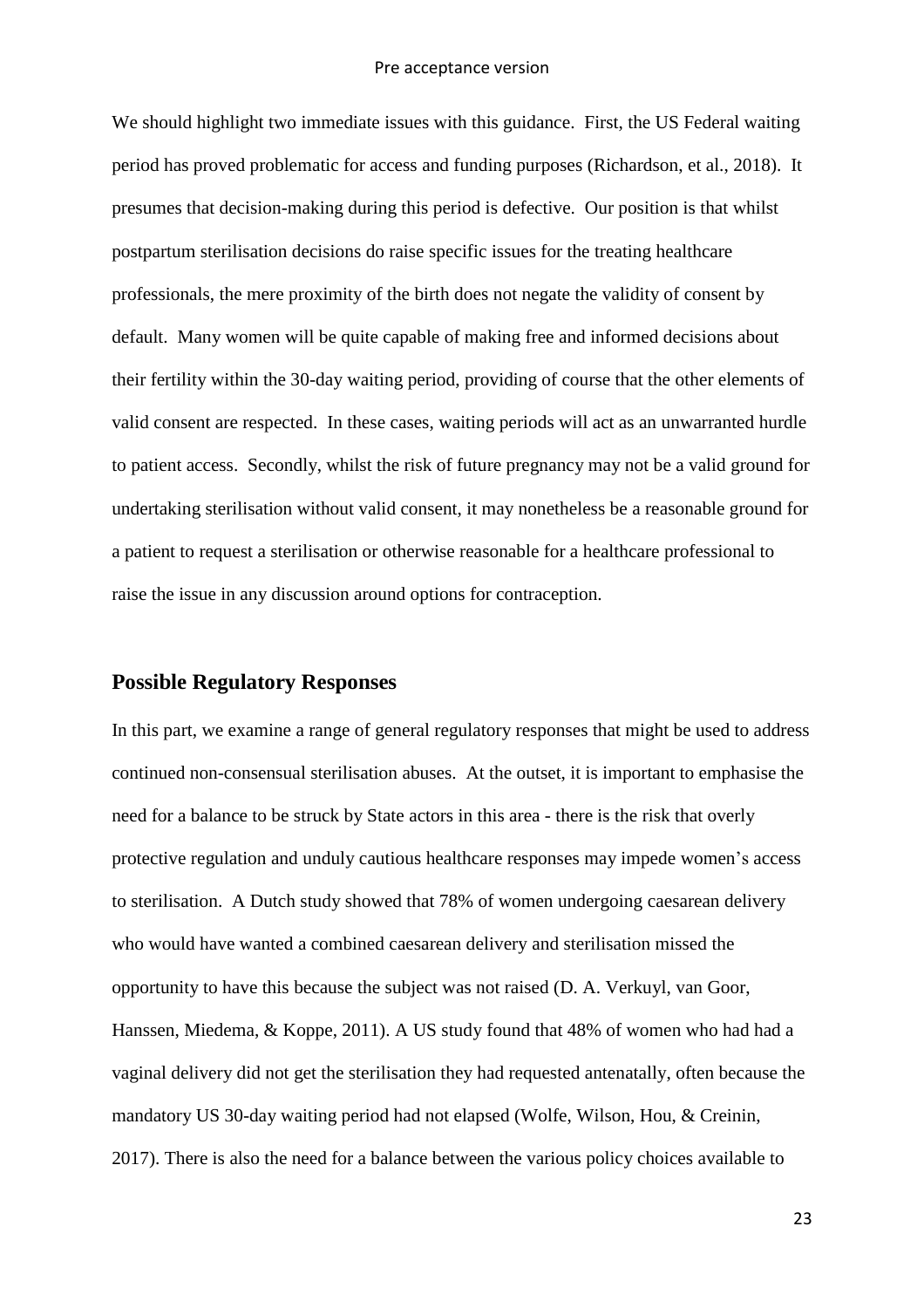State actors – what is paramount is that the decision-making process remains patient-centred and respectful of maternal autonomy.

International legal instruments (e.g. Convention on the Elimination of All Forms of Discrimination against Women, 1979) and medical guidelines (e.g. FIGO, 2015) undoubtedly have a valuable role to play in preventing abuse and co-ordinating/ targeting domestic regulatory responses. They can also provide a valuable route of redress where domestic mechanisms fail to provide adequate protection and effective remedies for the women involved. However, international mechanisms are usually less effective and immediate than domestic forms of regulation and it is therefore imperative that domestic regulatory frameworks are clarified and strengthened. In the following section, we will focus on four broad policy approaches (or policy instruments) open to domestic State actors that can be used to address continued non-consensual sterilisation abuses. The usual regulatory wisdom suggests that multiple policy approaches tend to work better than singular approaches.

#### *Authority*

Authority-based policy responses usually involve 'hard' forms of regulation; these can take the form of legal or professional regulation and can be framed in negative or positive terms. As we have seen, the obvious target for this type of regulation is the information sharing and consent processes around the sterilisation procedure (and medical procedures generally). Legal mechanisms may be preferable if there is evidence that professional regulation is not proving effective or if the professional regulators are out of step on key points. There is also a role for the law in establishing effective forms of redress and remedy in the event that abuse does occur. The relative balance between legal and professional regulation will be a Statecentric decision but our preference would be that measures should be constructed in tandem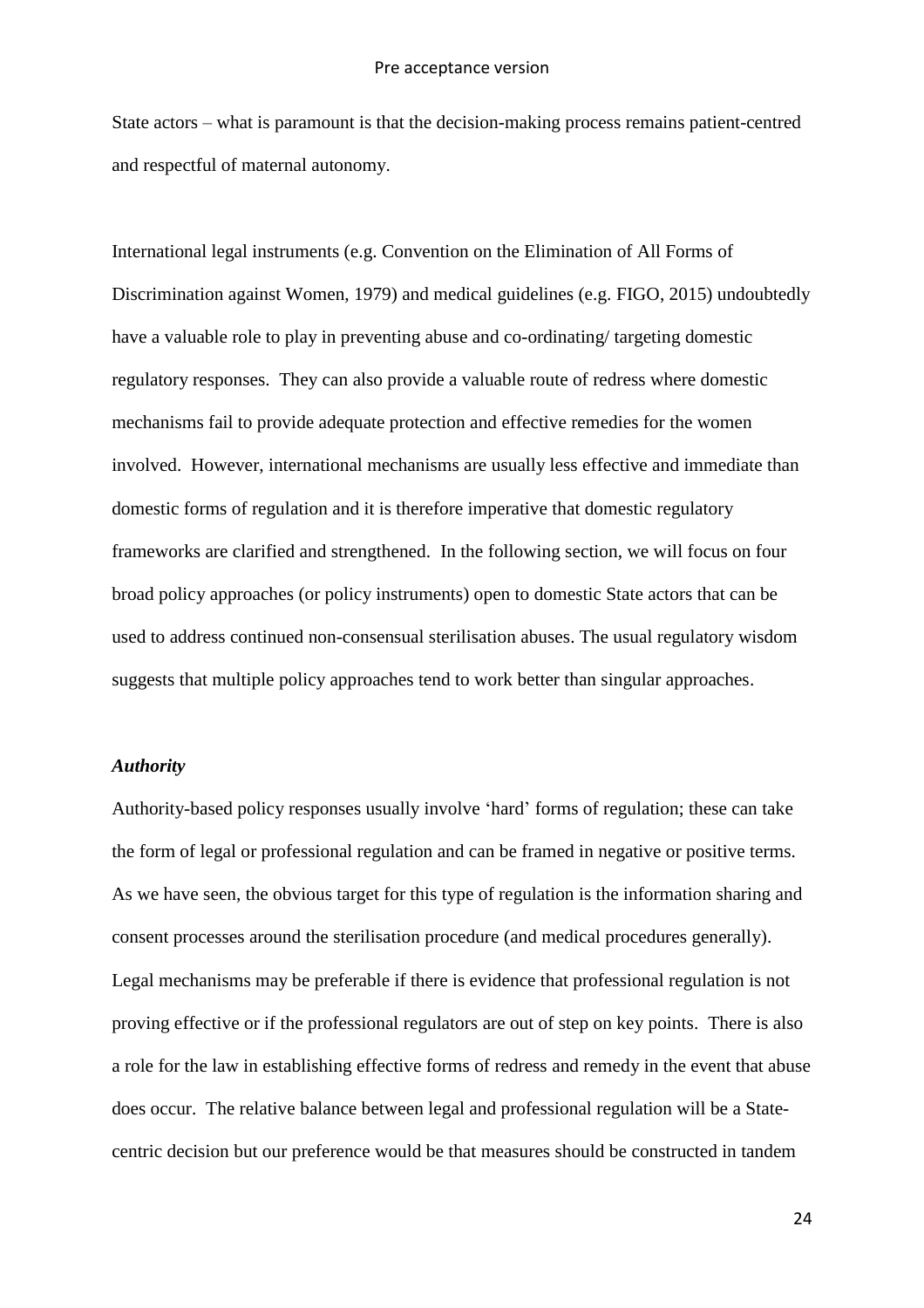and not in isolation. Legal mechanisms and sanctions may also be preferred when addressing and expunging wider discriminatory practices within society.

Mandatory waiting periods have been used in some jurisdictions to provide a space for the assimilation of information and unhurried decision-making. However, as we have seen, these approaches can work against individual autonomy (by causing delays and obstructing access to care) and be discriminatory if applied against certain groups of patients. A good example of the latter is the Federal application of a waiting period against women in the US Medicaid scheme (Borrero, Zite, Potter, Trussell, & Smith, 2013; Moaddab et al., 2015; Richardson, et al., 2018). On balance, we do not support the use of mandatory waiting periods because of the potential for adverse impact on patient access.

## *Informational*

It should be recognised that those individuals and groups most at risk of coercion and pressure are often those whose access to contraceptive services is also restricted or denied. The broad public dissemination of accurate and non-directive educational materials relating to sterilisation and other reversible forms of contraception are clearly important and should be a priority for State actors. This might include information about how these procedures can be accessed and what sort of conditions the women should expect (e.g. waiting periods, duration and the need for hospitalisation). Where sterilisation is the preferred option, State actors can mandate the form of any consent paperwork. In the USA, a low-literacy Medicaid form did lead to better understanding and was generally preferred over the standard form (Zite and Wallace, 2011). It is important that informational approaches address the intersectional concerns that we have highlighted; State actors have a responsibility to ensure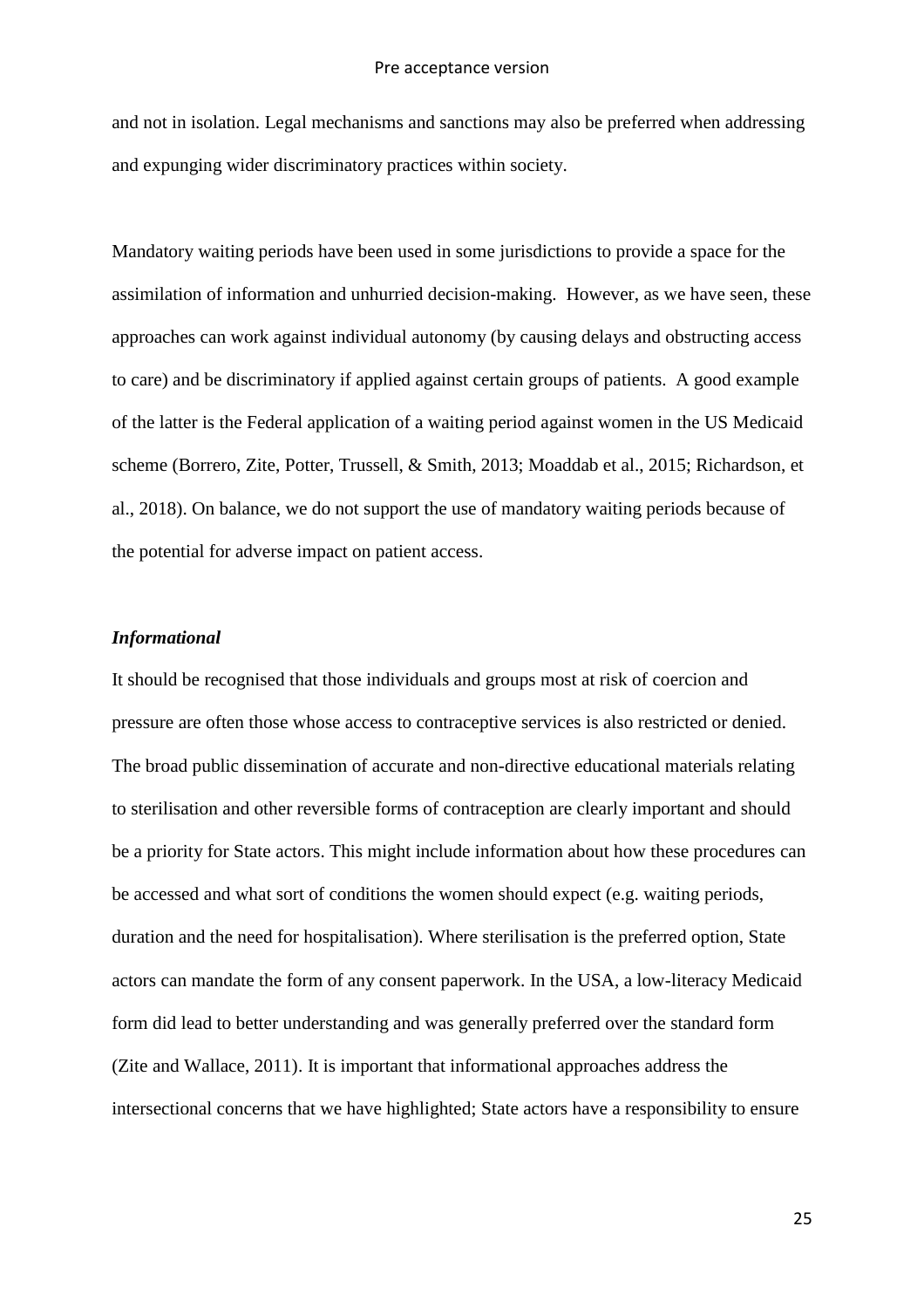that marginalised groups/ identities receive necessary and accessible information about the full range of contraception options available.

Informational policies should also be directed to the healthcare professionals involved – they need adequate training and information about sterilisation procedures, alternative treatment options and the proper mechanisms for handling and achieving valid patient consent. Any training needs to recognise the importance of patients' rights, the importance of respecting autonomy (WHO, 2014) and the need for consistent assessments of capacity that do not exploit pregnant women and which are sensitive to the type of decisions being made (Dunn, et al., 2018). Here, State actors have an important role to play in ensuring equality of access, and in combatting and addressing any systemic discrimination against marginalised groups of patients.

#### *Organisational*

Organisational policy instruments ought to address domestic access to sterilisation procedures. They would need to ensure that adequate resources are provided to deliver sterilisations and to guarantee that, on a practical level, healthcare professionals have adequate time and skills to effectively address the consent process. Again, specific efforts should be made to address marginalised groups. So, for example, where patients do not speak the same language as healthcare providers, interpretation services ought to be made available within those establishments. Many private companies now offer this facility, with almost immediate connection by telephone to a person speaking a particular language being possible. However, even when using skilled interpreters, it has been shown that it can be challenging to achieve valid consent in these cases (Hunt and de Voogd, 2007).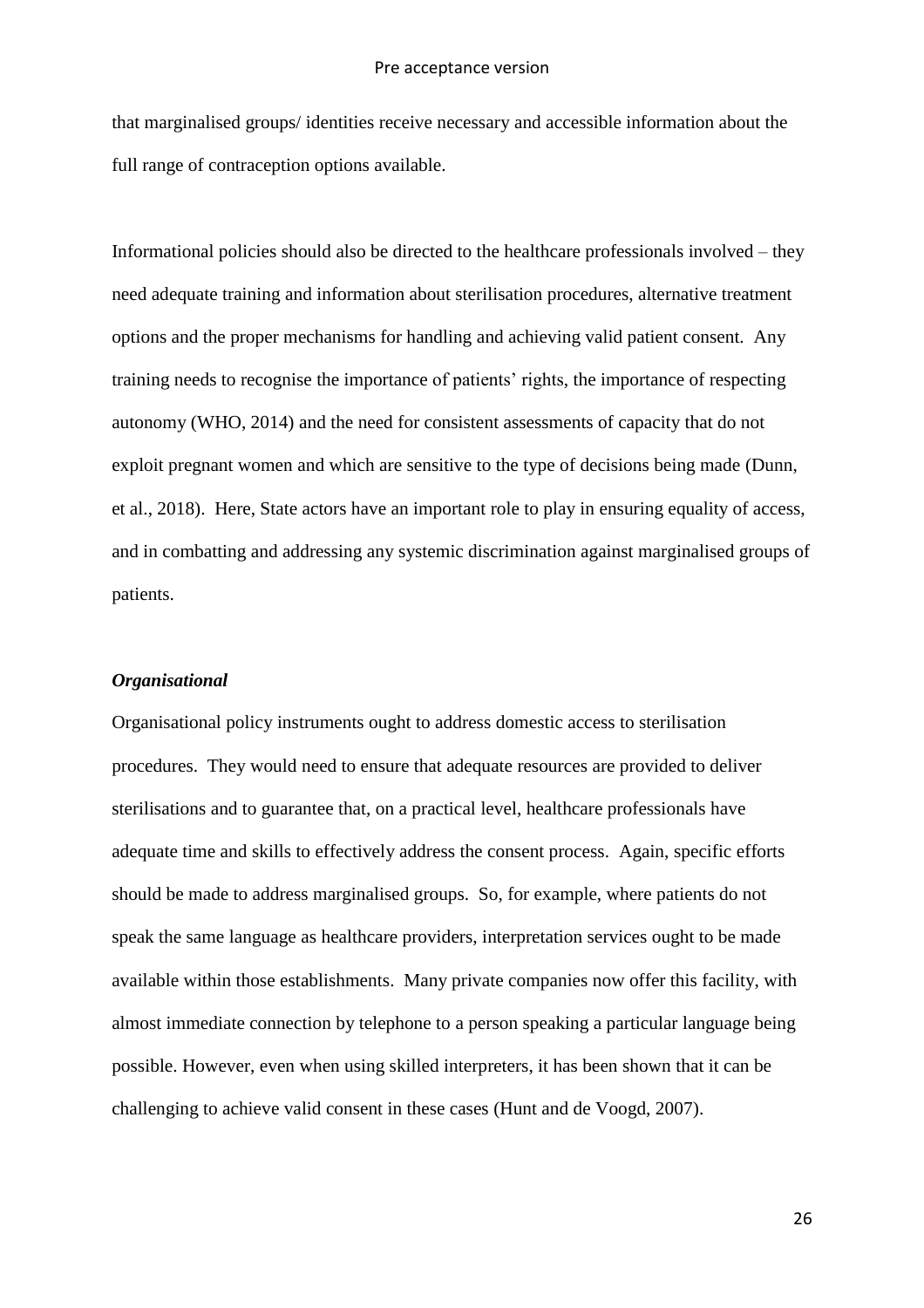National and institutional performance targets can be problematic if they result in undue pressure on healthcare professionals to carry out sterilisation procedures (Sharma, 2014). It might be legitimate to monitor the number of procedures to inform other policy responses, but great care needs to be taken with the use of any performance targets in the context of sterilisation. We would argue that this is especially the case where marginalised groups are, or might be, adversely impacted by a target. States need to be alert to the risk of indirect discrimination either because of disproportionate impact on a marginalised group and/or because those implementing the targets at a local level are likely to be influenced by discriminatory factors.

#### *Incentives*

There may be a place for specific incentives that facilitate better access to sterilisation procedures – for example, free transport and childcare services for those who live in geographically remote areas – but, generally, incentives are problematic if they undermine the personal autonomy of specific individuals or vulnerable groups of patients. The offer or promise of consequential benefits for patients who undergo sterilisation is difficult to justify and should not be used.

## **Conclusions**

The targeting of marginalised groups of women for sterilisation, for example minority ethnic groups or people living with HIV, is discriminatory. The potential vulnerability of some pregnant women should be recognised; and some pregnant women have attributes and/or identities that make them particularly vulnerable in the context of sterilisation and prey to multiple or intersectional discrimination. Active steps need to be taken on the global and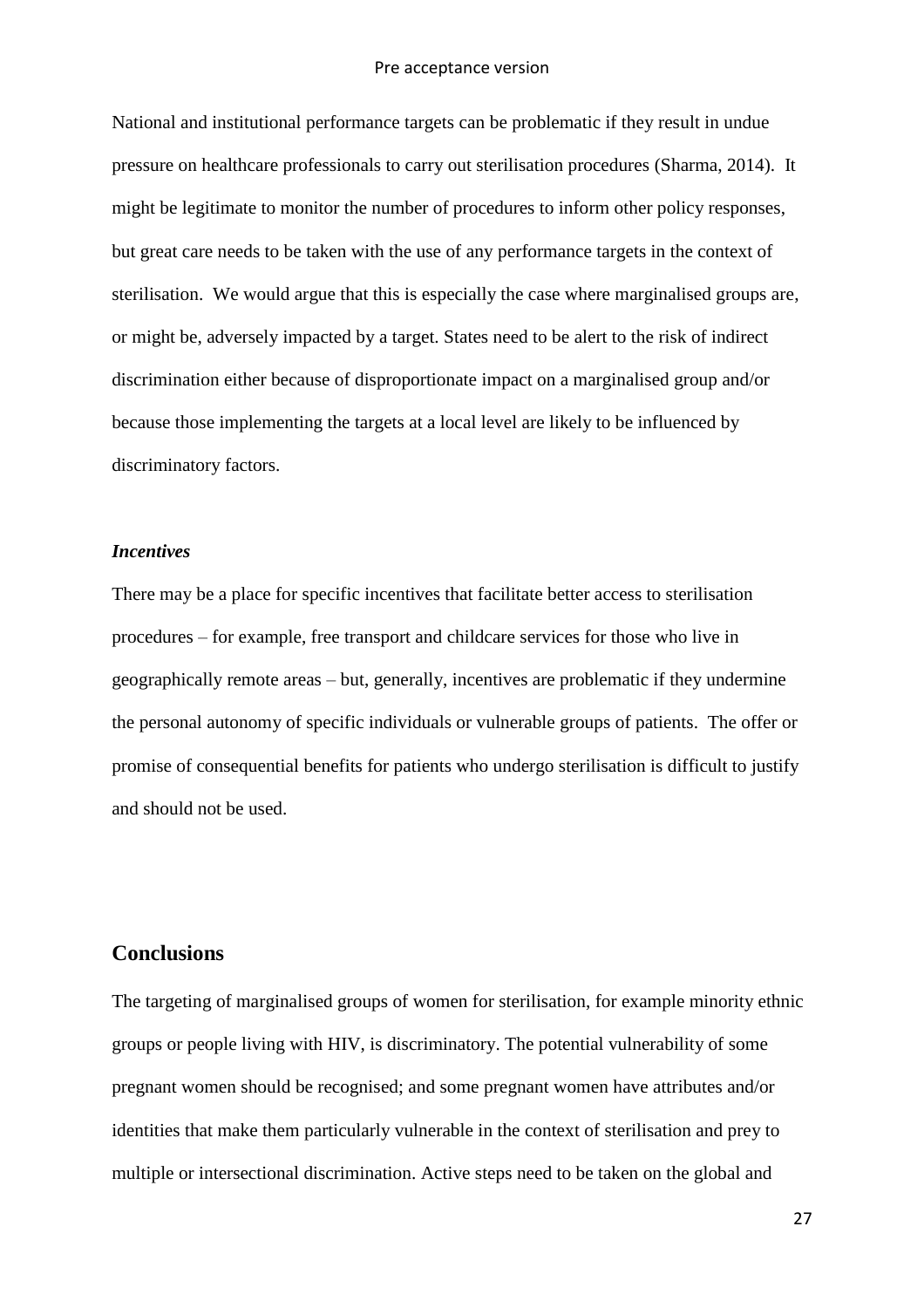domestic stages to address these continuing abuses whilst maintaining access to sterilisation for those choosing freely. Even States with a positive track record of respecting patient autonomy must not be complacent and should still take steps to ensure that this issue remains on the active policy agenda. In this paper, we have identified a range of possible regulatory responses that seek to support and facilitate individual patient autonomy and free and informed consent. Whilst priorities will be influenced by local conditions and ethical starting points, multi-pronged responses are more likely to gain traction and to affect positive regulatory outcomes.

## **Disclosure statement**

No potential conflict of interest was reported by the authors.

## **Acknowledgements**

We are grateful to the anonymous reviewers for their helpful and informative comments.

Any errors remain our own.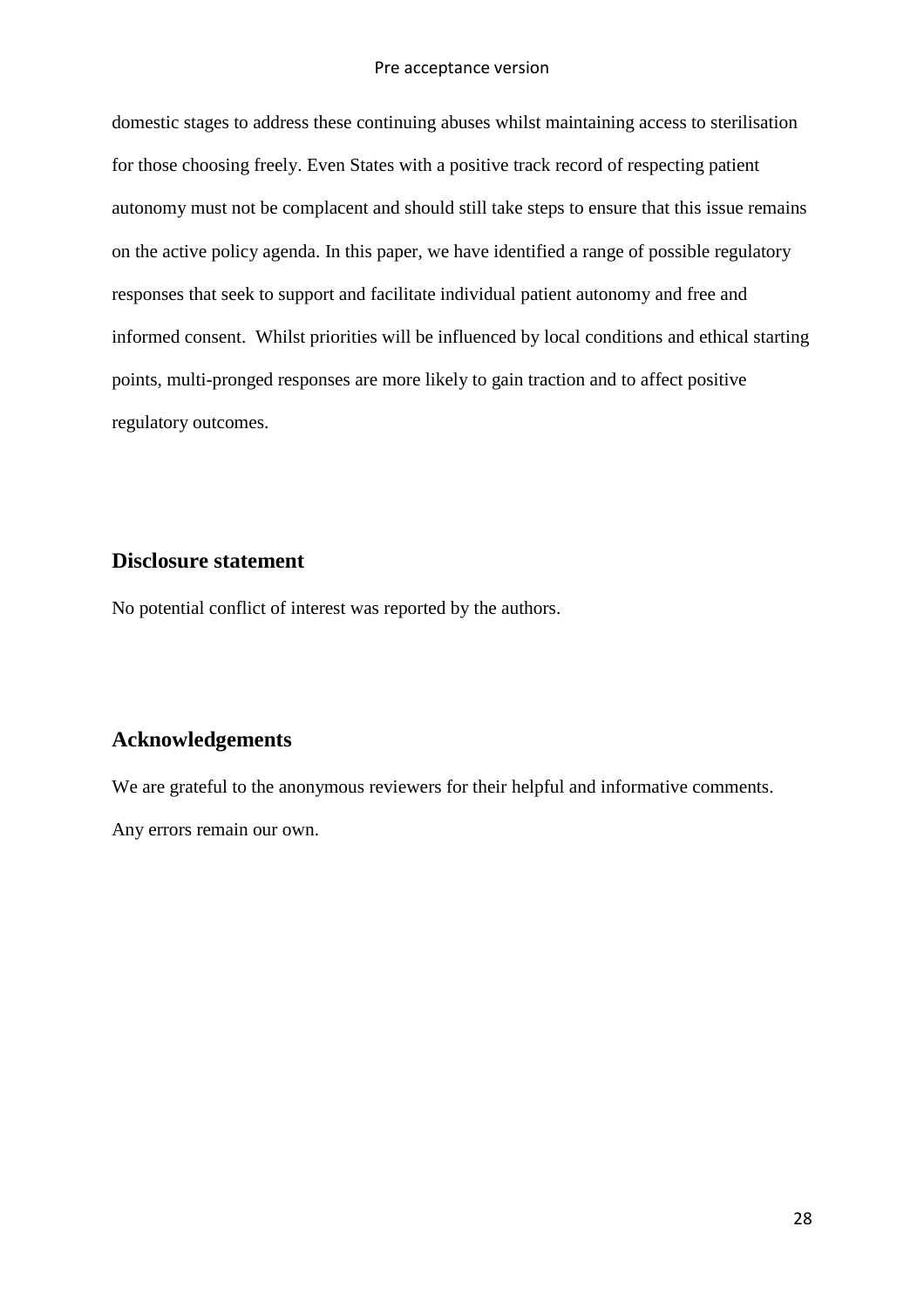#### References

Amy, J. J., & Rowlands, S. (2018a). Legalised non-consensual sterilisation - Eugenics put into practice before 1945, and the aftermath. Part 1: USA, Japan, Canada and Mexico. *Eur J Contracept Reprod Health Care, 23*, pp. 121-129. doi[:https://doi.org/10.1080/13625187.2018.1450973](https://doi.org/10.1080/13625187.2018.1450973)

Amy, J. J., & Rowlands, S. (2018b). Legalised non-consensual sterilisation - Eugenics put into to practice before 1945, and the aftermath. Part 2: Europe. *Eur J Contracept Reprod Health Care*doi[:https://doi.org/10.1080/13625187.2018.1458227](https://doi.org/10.1080/13625187.2018.1458227)

Anonymous. (2010). *Dignity denied: violations of the rights of HIV-positive women in Chilean health facilities*. New York:

[https://www.reproductiverights.org/sites/crr.civicactions.net/files/documents/chilerep](https://www.reproductiverights.org/sites/crr.civicactions.net/files/documents/chilereport_FINAL_singlepages.pdf) [ort\\_FINAL\\_singlepages.pdf](https://www.reproductiverights.org/sites/crr.civicactions.net/files/documents/chilereport_FINAL_singlepages.pdf) 

- Anonymous. (2014). Forced sterilization in Chile. Retrieved Date Accessed, 2017 from [www.reproductiverights.org/feature/forced-sterilization-in-chile](file:///C:/Users/jwale/AppData/Local/Microsoft/Windows/Temporary%20Internet%20Files/Content.Outlook/W1AS02QL/www.reproductiverights.org/feature/forced-sterilization-in-chile)
- Antelava, N. (2013). *Forced sterilization of women in Uzbekistan* New York: Open Society Foundations.
- Badul, C. J., & Strode, A. (2013). LM and Others v Government of the Republic of Namibia: The first sub-Saharan African case dealing with coerced sterilisations of HIV-positive women - Quo vadis? *African Human Rights Law J, 13*, pp. 214-228.
- Beauchamp, T. L., & Childress, J. F. (2013). *Principles of biomedical ethics* (7th ed.) New York: Oxford University Press.
- Borrero, S., Zite, N., Potter, J. E., Trussell, J., & Smith, K. (2013). Potential unintended pregnancies averted and cost savings associated with a revised Medicaid sterilization policy. *Contraception, 88*, pp. 691-696.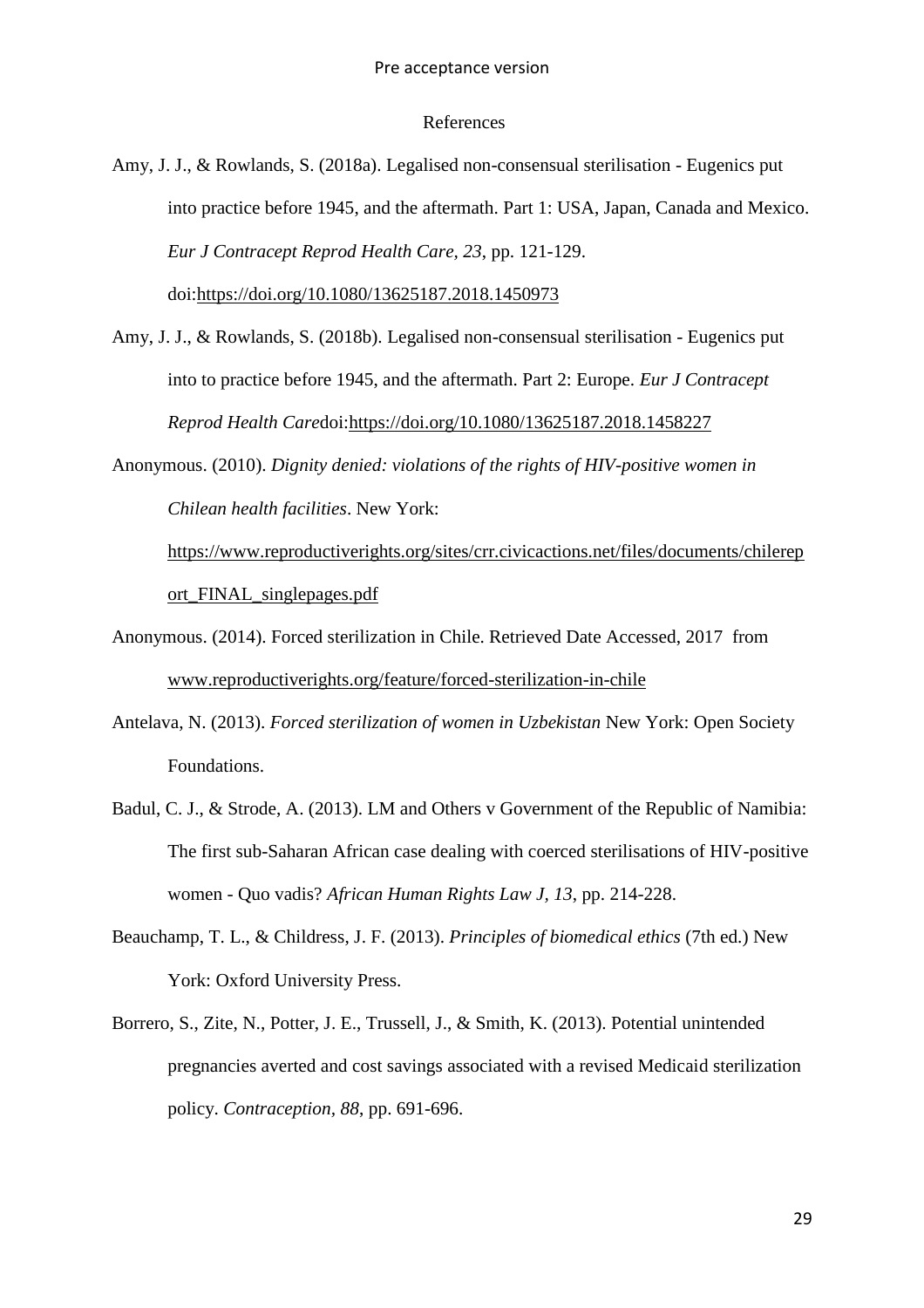Boyer, Y., & Bartlett, J. (2017). *External review: Tubal ligation in the Saskatoon Health Region: the lived experience of Aboriginal women*. Saskatoon: [https://www.saskatoonhealthregion.ca/DocumentsInternal/Tubal\\_Ligation\\_intheSaska](https://www.saskatoonhealthregion.ca/DocumentsInternal/Tubal_Ligation_intheSaskatoonHealthRegion_the_Lived_Experience_of_Aboriginal_Women_BoyerandBartlett_July_22_2017.pdf) [toonHealthRegion\\_the\\_Lived\\_Experience\\_of\\_Aboriginal\\_Women\\_BoyerandBartlett](https://www.saskatoonhealthregion.ca/DocumentsInternal/Tubal_Ligation_intheSaskatoonHealthRegion_the_Lived_Experience_of_Aboriginal_Women_BoyerandBartlett_July_22_2017.pdf) [\\_July\\_22\\_2017.pdf](https://www.saskatoonhealthregion.ca/DocumentsInternal/Tubal_Ligation_intheSaskatoonHealthRegion_the_Lived_Experience_of_Aboriginal_Women_BoyerandBartlett_July_22_2017.pdf)

CBC. (2018, 14 November). Class-action lawyer told of 2 coerced sterilizations of Indigenous women in Manitoba. *CBC News*. Retrieved from [https://www.cbc.ca/news/canada/manitoba/manitoba-indigenous-women-forced](https://www.cbc.ca/news/canada/manitoba/manitoba-indigenous-women-forced-sterilization-lawsuit-1.4904421)[sterilization-lawsuit-1.4904421](https://www.cbc.ca/news/canada/manitoba/manitoba-indigenous-women-forced-sterilization-lawsuit-1.4904421)

- Chi, I., & Jones, D. B. (1994). Incidence, risk factors and prevention of poststerilization regret in women: an updated international review from an epidemiological perspective. *Obstet Gynecol Surv, 49*, pp. 722-732.
- Clements, R. V. (2005). Informed choice: should we bin the consent form? *Clinical Risk, 11*, pp. 69-71.
- Clinical Effectiveness Unit. (2014). *Male and female sterilisation* London: Faculty of Sexual and Reproductive Healthcare.
- Cooper, B. (2016). Intersectionality. In L. Disch & M. Hawkesworth (Eds.), *The Oxford Handbook of Feminist Theory*. Oxford: Oxford University Press.

Crozier, C. (2017, 10 March). External review on forced sterilization at Saskatoon hospitals "underfunded" says survivor. *Aboriginal Peoples Television Network National News*. Retrieved from [http://aptnnews.ca/2017/03/10/external-review-on-forced](http://aptnnews.ca/2017/03/10/external-review-on-forced-sterilization-at-saskatoon-hospitals-underfunded-says-survivor/)[sterilization-at-saskatoon-hospitals-underfunded-says-survivor/](http://aptnnews.ca/2017/03/10/external-review-on-forced-sterilization-at-saskatoon-hospitals-underfunded-says-survivor/)

Curran, S. (2016). Intersectionality and human rights law: an examination of the coercive sterilisations of Romani women. *Equal Rights Review, 16*, pp. 132-159.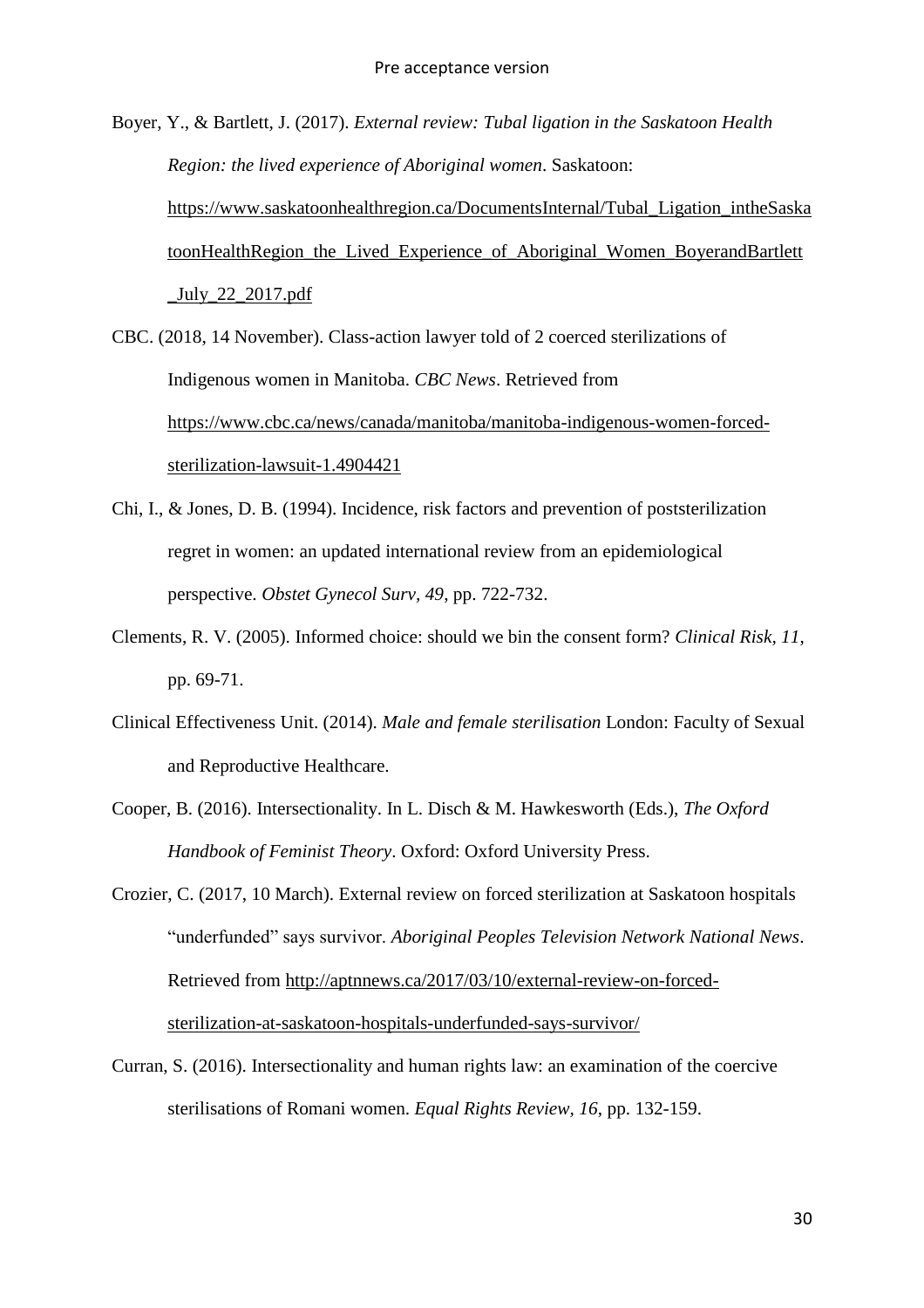- Denbow, J. M. (2015). *Governed through choice: autonomy, technology, and the politics of reproduction* New York: New York University Press.
- Dunn, M., Fulford, K. W. M., Herring, J., & Handa, A. (2018). Between the reasonable and the particular: deflating autonomy in the legal regulation of informed consent to medical treatment. *Health Care Analysis*doi[:https://doi.org/10.1007/s10728-018-](https://doi.org/10.1007/s10728-018-0358-x) [0358-x](https://doi.org/10.1007/s10728-018-0358-x)
- Durojaye, E. (2017). Involuntary sterilisation as a form of violence against women in Africa. *J Asian & African Studies*doi:10.1177/0021909617714637
- ERRC. (2016). *Coercive and cruel: sterilisation and its consequences for Romani women in the Czech Republic (1966-2016)* Budapest: European Roma Rights Centre.
- FIGO. (2015). Ethical issues in obstetrics and gynecology. Retrieved Date from [http://www.figo.org/sites/default/files/uploads/wg-](http://www.figo.org/sites/default/files/uploads/wg-publications/ethics/FIGO%20Ethical%20Issues%202015.pdf4893.pdf)

[publications/ethics/FIGO%20Ethical%20Issues%202015.pdf4893.pdf](http://www.figo.org/sites/default/files/uploads/wg-publications/ethics/FIGO%20Ethical%20Issues%202015.pdf4893.pdf)

- Fovargue, S., & Mullock, A. (2016). *The legitimacy of medical treatment. What role for the medical exception?* Abingdon: Routledge.
- Gilliam, M., Davis, S. D., Berlin, A., & Zite, N. B. (2008). A qualitative study of barriers to postpartum sterilization and women's attitudes toward unfulfilled sterilization requests. *Contraception, 77*, pp. 44-49.
- Gostin, L. (1995). Informed consent, cultural sensitivity, and respect for persons. *JAMA, 274*, pp. 844-845.
- Government of the Republic of Namibia v LM and others <http://www.saflii.org/na/cases/NASC/2014/19.html> No. SA 49/2012, SAFLII (Namibia: Supreme Court 2014).
- Holt, E. (2005). Roma women reveal that forced sterilisation remains. *Lancet, 365*, pp. 927- 928.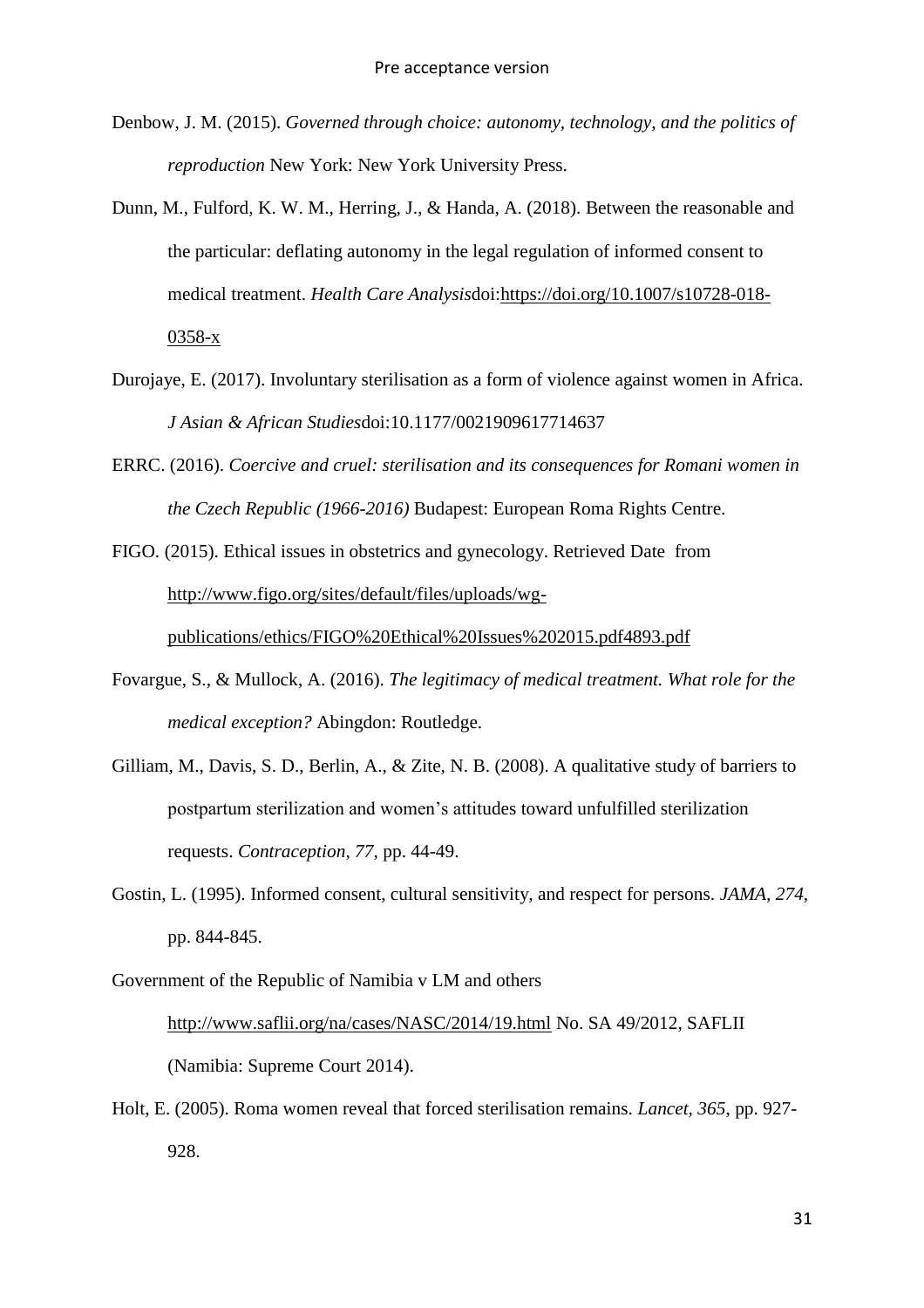Holt, E. (2012). Uzbekistan accused of forced sterilisation campaign. *Lancet, 379*, p 2415.

Hunt, L. M., & de Voogd, K. M. (2007). Are good intentions good enough?: informed consent without trained interpreters. *J Gen Int Med, 22*, pp. 598-605.

ICW. (2009). *The forced and coerced sterilization of HIV positive women in Namibi[ahttp://www.icw.org/files/The%20forced%20and%20coerced%20sterilization](http://www.icw.org/files/The%20forced%20and%20coerced%20sterilization%20of%20HIV%20positive%20women%20in%20Namibia%2009.pdf) [%20of%20HIV%20positive%20women%20in%20Namibia%2009.pdf](http://www.icw.org/files/The%20forced%20and%20coerced%20sterilization%20of%20HIV%20positive%20women%20in%20Namibia%2009.pdf)* London: [http://www.icw.org/files/The%20forced%20and%20coerced%20sterilization%20of%](http://www.icw.org/files/The%20forced%20and%20coerced%20sterilization%20of%20HIV%20positive%20women%20in%20Namibia%2009.pdf) [20HIV%20positive%20women%20in%20Namibia%2009.pdf](http://www.icw.org/files/The%20forced%20and%20coerced%20sterilization%20of%20HIV%20positive%20women%20in%20Namibia%2009.pdf)

- Manson, N. C., & O'Neill, O. (2007). *Rethinking informed consent in bioethics* Cambridge: Cambridge University Press.
- Moaddab, A., McCullough, L. B., Chervanak, F. A., Fox, K. A., Aagaard, K. M., Salmanian, B., . . . Shamshirsaz, A. A. (2015). Health care justice and its implications for current policy of a mandatory waiting period for elective tubal sterilization. *AJOG, 212*, pp. 736-739.
- Motejl, O. (2005). *Final statement of the Public Defender of Rights in the matter of sterilisations performed in contravention of the law and proposed remedial measures*. Brno:

[http://tbinternet.ohchr.org/Treaties/CERD/Shared%20Documents/CZE/INT\\_CERD\\_](http://tbinternet.ohchr.org/Treaties/CERD/Shared%20Documents/CZE/INT_CERD_NGO_CZE_70_8507_E.pdf) [NGO\\_CZE\\_70\\_8507\\_E.pdf](http://tbinternet.ohchr.org/Treaties/CERD/Shared%20Documents/CZE/INT_CERD_NGO_CZE_70_8507_E.pdf)

- Nair, P. (2011). Litigation against the forced sterilization of HIV-positive women: recent developments in Chile and Namibia. *Harvard Human Rights J, 23*, pp. 223-231.
- Patel, P. (2017). Forced sterilization of women as discrimination. *Public Health Reviews, 38*, p 15.
- Petchesky, R. P. (1979). Reproduction, ethics, and public policy: The Federal Sterilization Regulations. *Hastings Center Reports, 9*, pp. 29-41.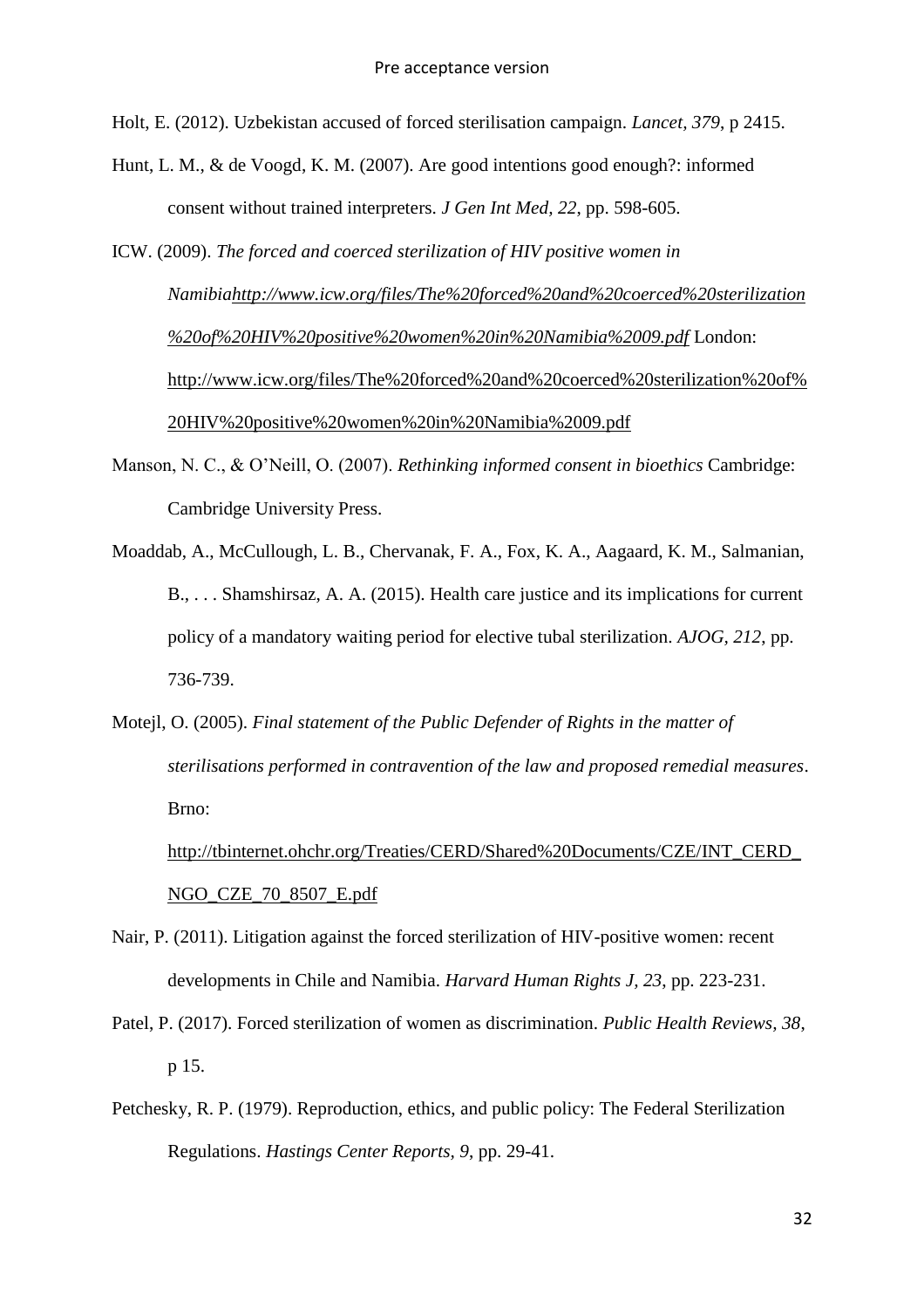- Richardson, M. G., Hall, S. J., & Zuckerwise, L. C. (2018). Postpartum tubal sterilization: making the case for urgency. *Anaesthesia & Analgesia, 126*, pp. 1225-1231.
- Rowlands, S., & Amy, J.-J. (2018). Involuntary sterilisation: we still need to guard against it. *BMJ Sex Reprod Health, 44*, pp. 239-241.
- Rowlands, S., & Amy, J. J. (2018). Non-consensual sterilization of women living with HIV. *Int J STD AIDS*doi[:https://doi.org/10.1177/0956462418758116](https://doi.org/10.1177/0956462418758116)

Sharma, D. C. (2014). India's sterilisation scandal. *Lancet, 384*, pp. e68-e69.

- Sifris, R. (2016). The involuntary sterilisation of marginalised women: power, discrimination and intersectionality. *Griffith Law Review, 25*, pp. 45-70.
- Soares, L. C., & Brollo, J. L. A. (2013). Family planning in Brazil: why not tubal sterilisation during childbirth? *J Med Ethics, 39*, pp. 710-712.
- Solinger, T., & Nakachi, M. (2016). *Reproductive states: global perspectives on the invention and implementation of population policy* New York: Oxford University Press.
- Verkuyl, D. A., van Goor, G. M., Hanssen, M. J., Miedema, M. T., & Koppe, M. (2011). The right to informed choice. A study and opinion poll of women who were or were not given the option of a sterilisation with their caesarean section. *PLoS ONE, 6*, p e14776.
- Verkuyl, D. A. A. (2015). FIGO's ethical recommendations on female sterilisation will do more harm than good: a commentary. *J Medical Ethics, 41*, pp. 478-487.
- Watson, K. (2014). Reframing regret. *JAMA, 311*, pp. 27-28.
- WHO. (2014). *Eliminating forced, coercive and otherwise involuntary sterilization* Geneva: World Health Organization.
- Wolfe, K. K., Wilson, M. D., Hou, M. Y., & Creinin, M. D. (2017). An updated assessment of postpartum sterilization fulfilment after vaginal delivery. *Contraception, 96*, pp. 41-46.